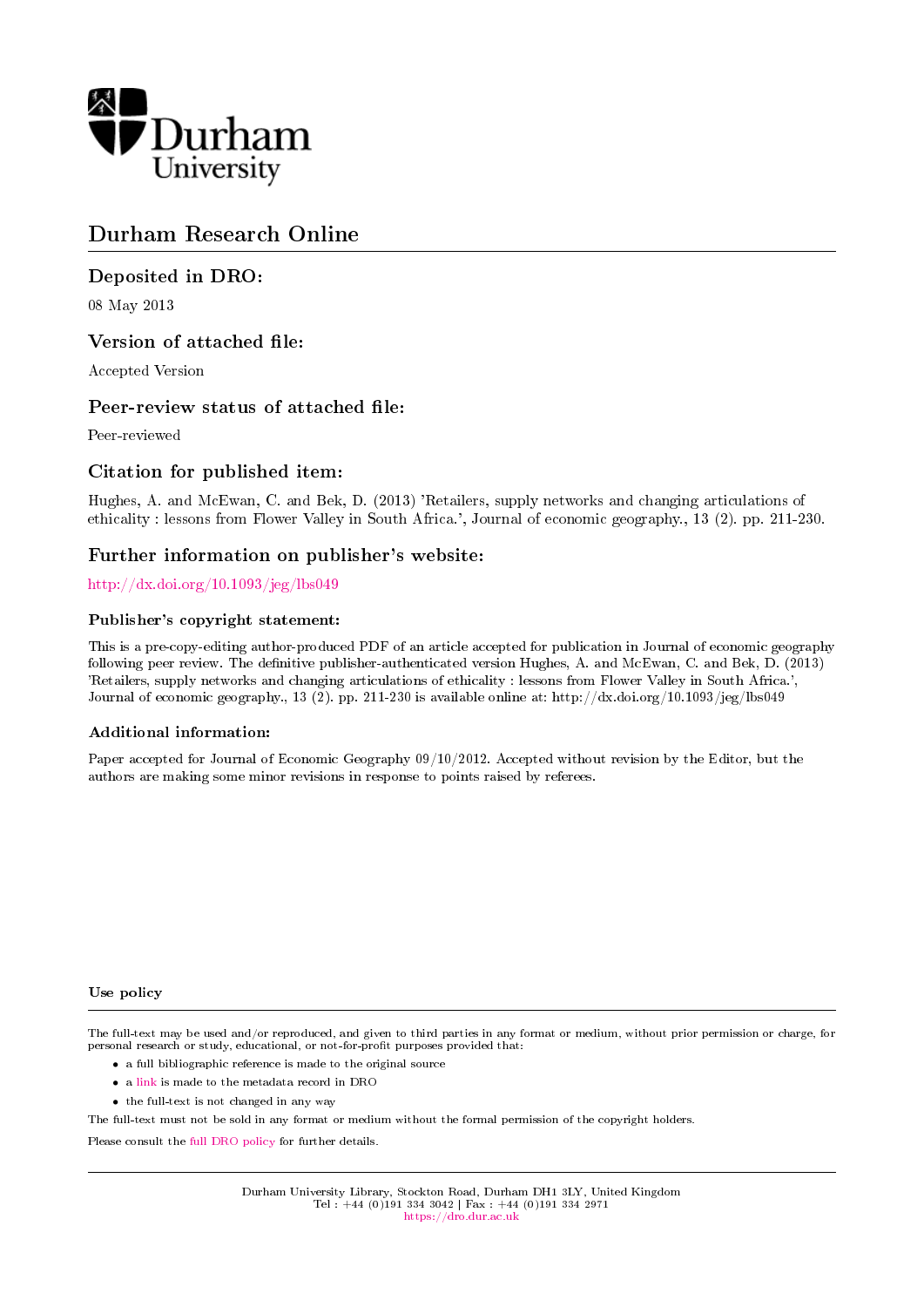## **Retailers, Supply Networks and Changing Articulations of Ethicality: Lessons from Flower Valley in South Africa**

Alex Hughes\*, Cheryl McEwan\*\* and David Bek\*\*

Paper accepted for *Journal of Economic Geography* 09/10/2012. Accepted without revision by the Editor, but the authors are making some minor revisions in response to points raised by referees.

\* School of Geography, Politics and Sociology, Newcastle University, Newcastle upon Tyne, NE1 7RU, UK, Alex.Hughes@ncl.ac.uk

\*\* Department of Geography, Science Laboratories, South Road, Durham University, Durham, DH1 3LE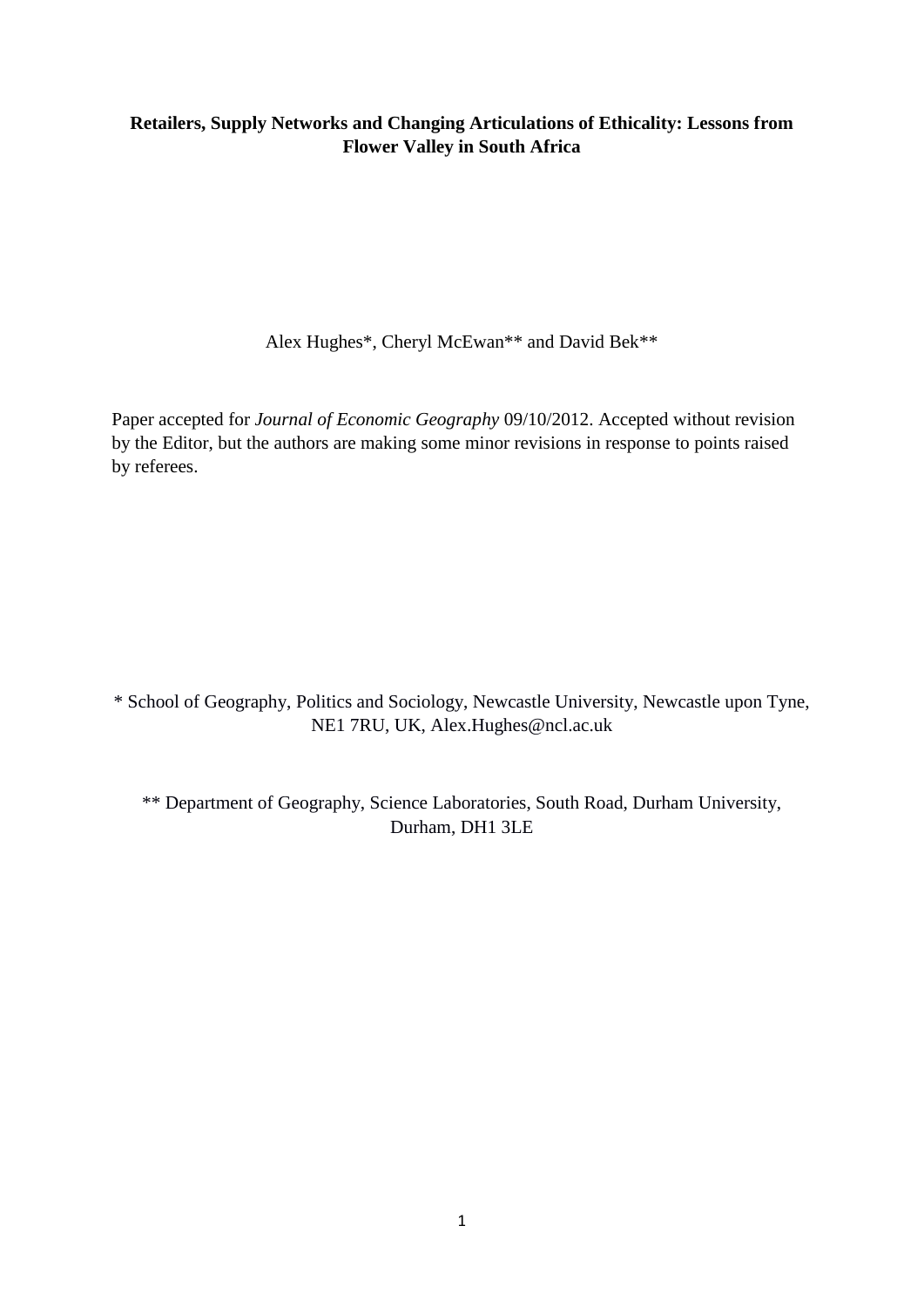## **Retailers, Supply Networks and Changing Articulations of Ethicality: Lessons from Flower Valley in South Africa**

### **Abstract**

This paper advances debate on retailers' supply networks and ethical trade using the case of sustainably-harvested wildflower bouquets supplied from South Africa to domestic and UK retailers. The case illustrates three developments in this field concerning: an evolving relationship between retailers' brands and ethical trading strategies; a growing role for institutions in the global South in shaping ethical standards; and the challenges when retailers' buying practices clash with ethical requirements. These trends concern strategising, embedding and practising ethicality respectively, with the term ethicality capturing not only the ethical standards themselves, but also the changing practices shaping what counts as ethical.

#### **Key words:**

Retailers; global production networks; ethics; South Africa

**JEL Classification:** J81 L31 L81 Q01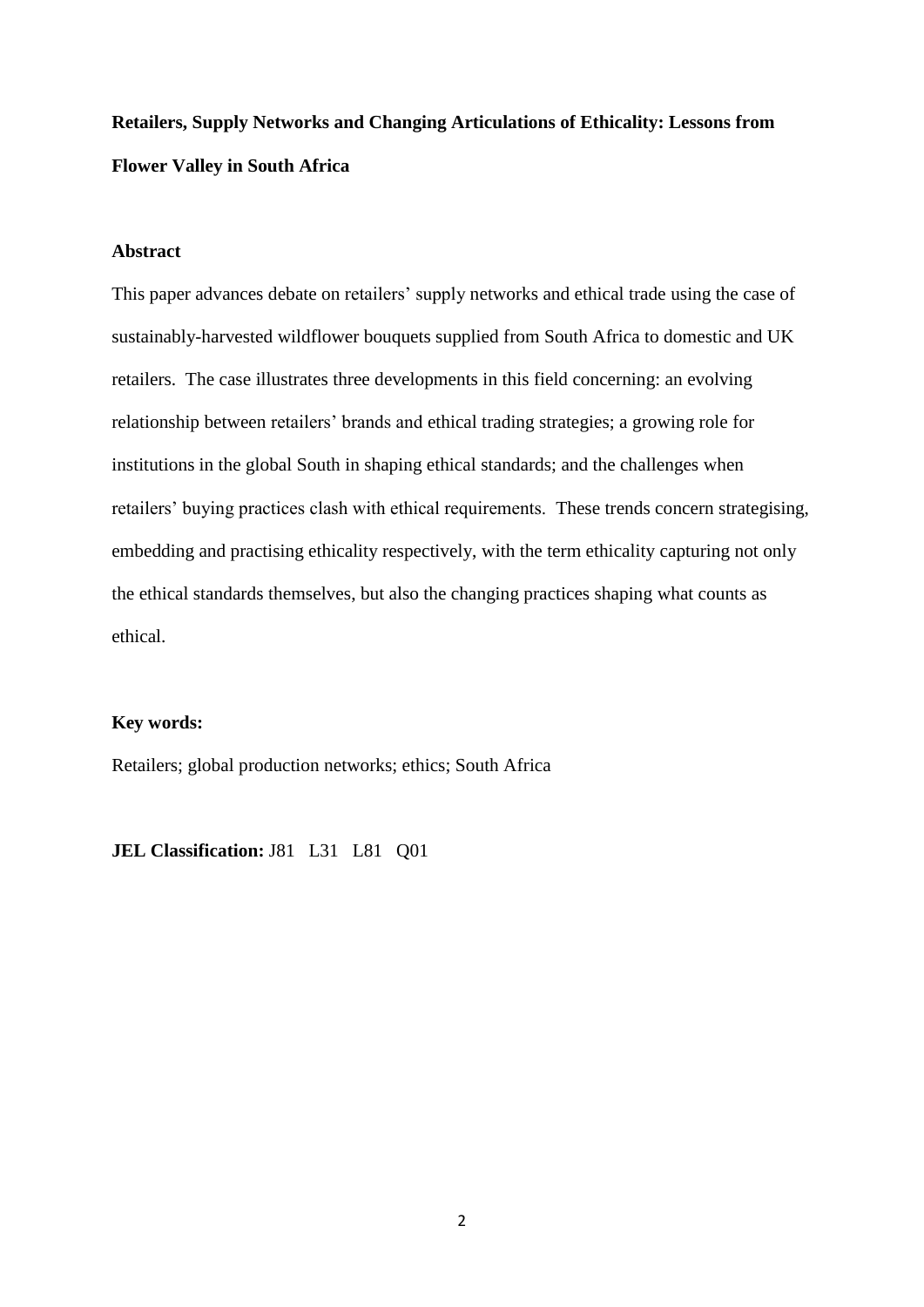## **Retailers, Supply Networks and Changing Articulations of Ethicality: Lessons from Flower Valley in South Africa**

## **Introduction**

This paper shapes debate in the field of economic geography and the broader social sciences concerned with corporate retailer power, global production networks and private standards for ethical trade. Over the past fifteen years, research has critiqued the developing role of voluntary ethical codes and standards in addressing working conditions and environmental issues in retailers' supply chains within a context of neo-liberalisation and globalisation. Our paper advances current debate by using the case of South African wildflower bouquets sold to domestic and UK retailers in order to illustrate three emerging developments in this area: an evolving relationship between ethical trading strategies and retailers' brands; a growing role for institutions in the global South in shaping ethical standards; and more explicit acknowledgement of the ethical trading challenges faced by producers in the context of retailers' buying practices. These developments represent particular shifts in the orientation of ethical trading agendas, and present challenges to the way they are theorised. The term 'ethicality' is adopted from the work of Neilson and Pritchard (2010) and is used throughout the paper in order to capture not only the ethical codes and standards themselves, but also the changing strategies and practices shaping what counts as ethical in global networks of supply.

The first development we address is strategising ethicality, concerning the ways in which corporate programmes for ethical trade, increasingly combining social and environmental ethics in sustainability strategies, are connected to retailers' brand identities. While the corporate connection between ethical trade and branding in mainstream retailing was once almost entirely about retailers' defensive protection of their corporate images in light of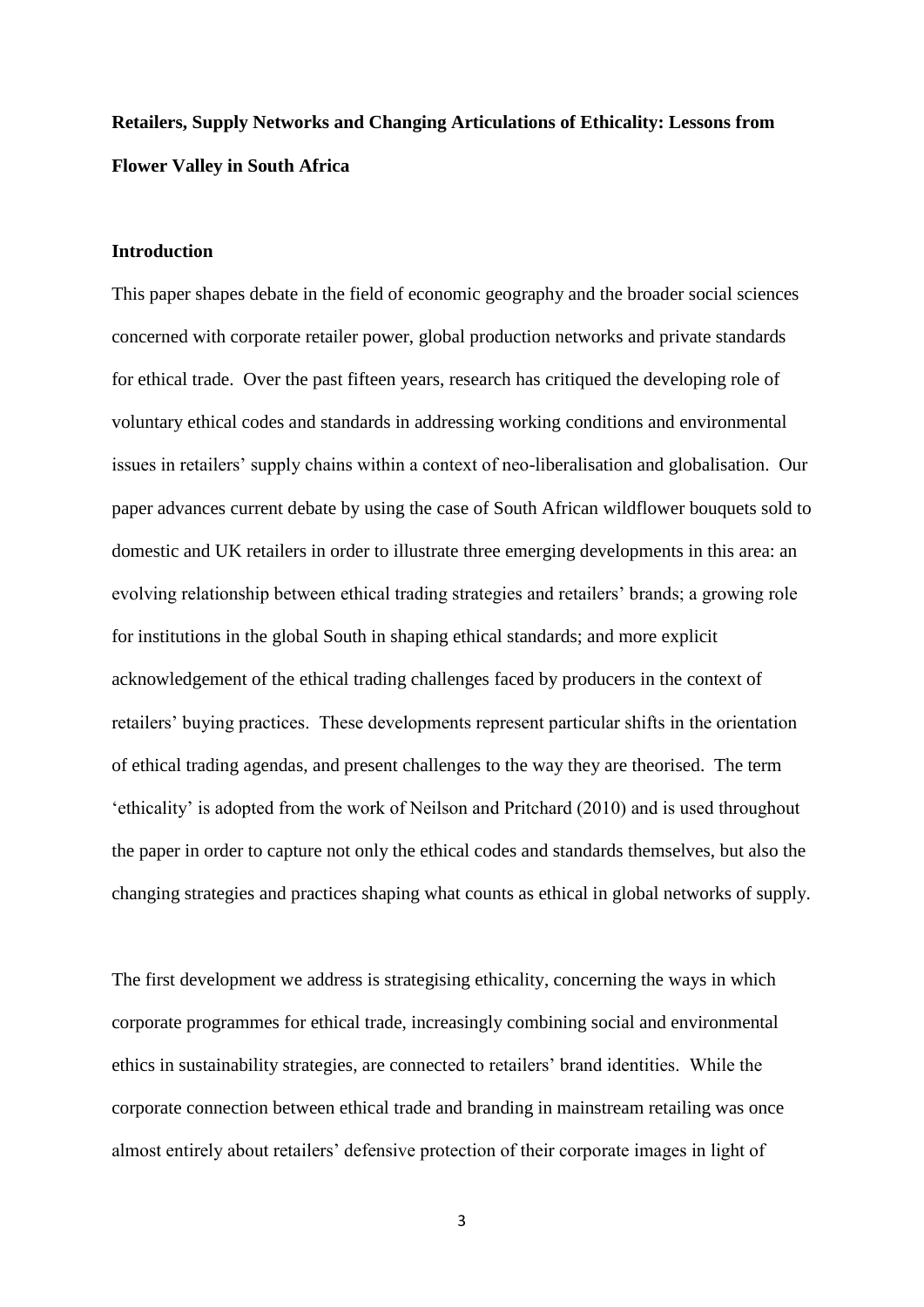negative media exposure and campaigning, cases of more proactive development and marketing of sustainability are also becoming increasingly significant. However, this development requires careful critique, avoiding both over-celebratory accounts of somehow 'more ethical' corporations on the one hand, and overly-simplistic criticisms of corporate green-wash on the other. Through the second theme of embedding ethicality we explore how the rising powers of the global economy are increasingly shaping the terrain of corporate ethical trade, with specific reference to the growing role played by South African corporate actors and political institutions in *actively defining* the clauses and policies of ethical programmes. This challenges, both empirically and theoretically, an assumed unidirectional flow where ethical codes have been seen to originate in the global North and are then applied in the South. The third theme of practising ethicality deepens maturing debate on the challenges of executing ethical trading principles in the context of supply chains governed by intense, buyer-driven demands. Referred to by ethical trade practitioners as 'marrying the commercial with the ethical', the challenges experienced by producers when attempting to enforce environmental and labour standards amidst the pressures of large orders, tight lead times, pricing squeezes and strict product design specifications also challenge the conceptualisation of ethical economic spaces given their often uneasy relationship with profit-maximising imperatives.

These three trends are illustrated in turn through a case study of sustainably-harvested wildflowers sourced from the Agulhas Plain in the Western Cape of South Africa, which are supplied as bouquets to UK and South African retailers. The Agulhas Plain is located within the Cape Floristic Region, the smallest and richest of the world's six floral kingdoms and home to an estimated 9,600 plant species known locally as *fynbos* ('fine leaved bush'). *Fynbos* flower farming is one of the main components of the agricultural sector in the region,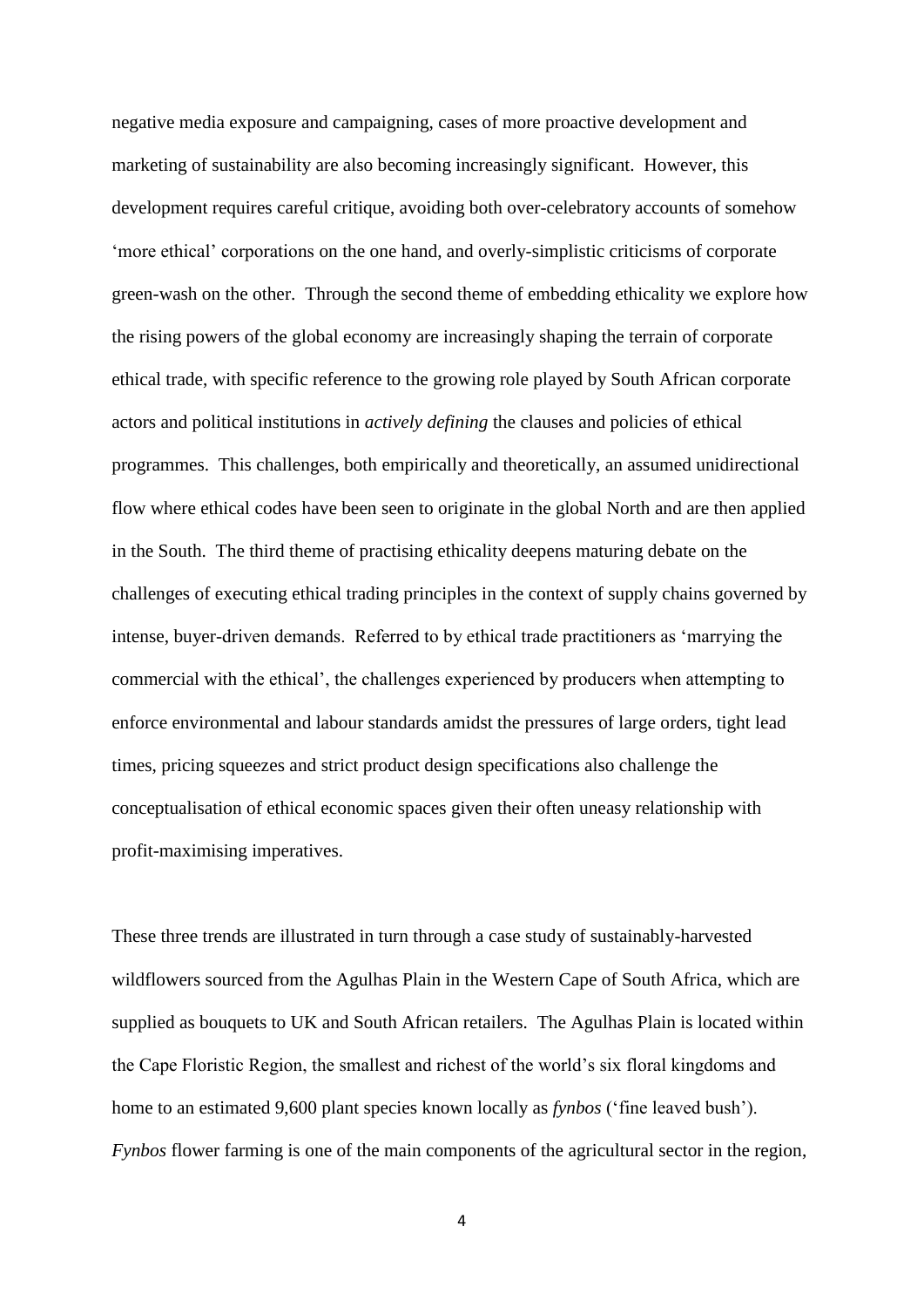with both cultivated and wildflowers harvested for domestic and export markets. A significant stakeholder is the Flower Valley Conservation Trust (FVCT), which has driven the development and implementation of the Sustainable Harvesting Code of Practice<sup>1</sup> (Bek et al 2010). The Trust manages the Flower Valley Farm near Gansbaai, which hosts its own wildflower harvesting team. 'Flower Valley' has become synonymous with the sustainable harvesting programme as a whole, but in reality the Flower Valley Farm is part of a local network of accredited sustainable harvesting suppliers who deliver wildflowers to a local pack shed owned by Fynsa. The latter supplies bouquets to a small number of retailers, including its major customer, the UK retailer Marks and Spencer plc, which sold some 400,000 luxury Cape Flora bouquets from Flower Valley in its stores during 2011. Other customers are the UK supermarket chain, Sainsbury, and South African retailers PicknPay and Checkers (owned by Shoprite). The case study is highly appropriate for exploring new developments in ethical trade, as South Africa is one of the 'rising powers' advancing participation in ethical policies for export industries, and Flower Valley and Marks and Spencer sit at the vanguard of ethical innovations.

This sustainable harvesting case study involved analysis of grey material (industry and conservation NGO reports, sales data, and so forth), participant observation in FVCT activities (meetings, sustainable harvesting training events etc.), and 61 in-depth, semistructured interviews between August 2010 and December 2011 with stakeholders in wildflower harvesting and conservation, including trustees at the FVCT, environmental NGOs, commercial stakeholders including retailers, farmers and landowners, pickers and pack shed workers. For the purposes of this paper, we draw on interviews primarily with retailers and suppliers, and analysis of grey materials associated with the sustainable

<sup>1</sup> ABI Sustainable Harvesting Working Group (2006)*, Code of Practice for the Sustainable Harvesting of Wild Fynbos*, [http://www.givengain.com/cause\\_data/images/1866/SH\\_CoP\\_final.pdf.](http://www.givengain.com/cause_data/images/1866/SH_CoP_final.pdf)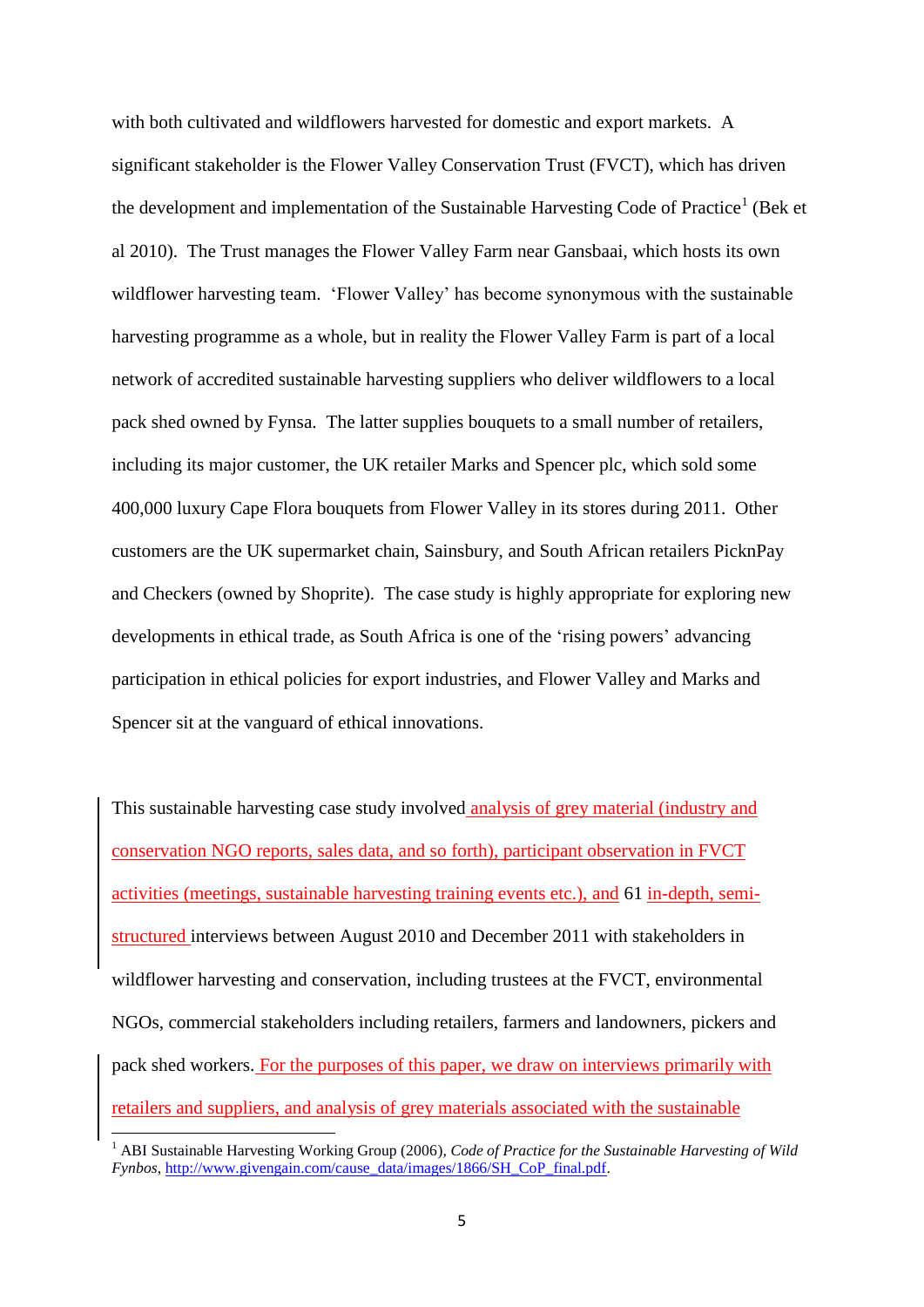harvesting case study. Developing the analytical themes of strategising, embedding and practising ethical trade respectively, the case study illuminates: (i) the complex ways in which the 'Flower Valley story' relates to the Marks and Spencer brand and its *Plan A* corporate sustainability strategy, as well as with the ethical trading programmes of other retail clients; (ii) the growing role played by South African organisations in shaping the ethical codes influencing sustainable harvesting in a context where European retail standards have tended to dominate; and (iii) the challenges faced by suppliers and pack sheds in the sustainable wildflower harvesting supply chain when retailers' demands concerning bouquet design, pricing and delivery, and the way that local organisations respond, sometimes lead to contravention of clauses of the Sustainable Harvesting Code of Practice and ethical labour codes. Each of these three themes explores different ways in which ethicality is articulated in an evolving political-economic context.

The paper proceeds, first, by outlining perspectives on the developing role of ethical codes in governing social and environmental conditions in retailers' global supply networks. It then sets the scene for the case study of sustainable wildflower harvesting in the Agulhas Plain before presenting the analysis of new articulations of ethicality concerning, in turn, branding, Southern participation and producer challenges in this particular ethical trading context. The paper concludes by discussing how observations from this case resonate with broader debate on the changing strategies, geographies and politics of ethical trade.

#### **Corporate retailer power, supply networks and ethical trade**

Since the early to mid-1990s the 'new retail geography', spearheaded by Neil Wrigley, has captured and theorised the dramatic rise in the economic and cultural significance of the retail sector in advanced capitalist economies, which has been part of a broader shift in economic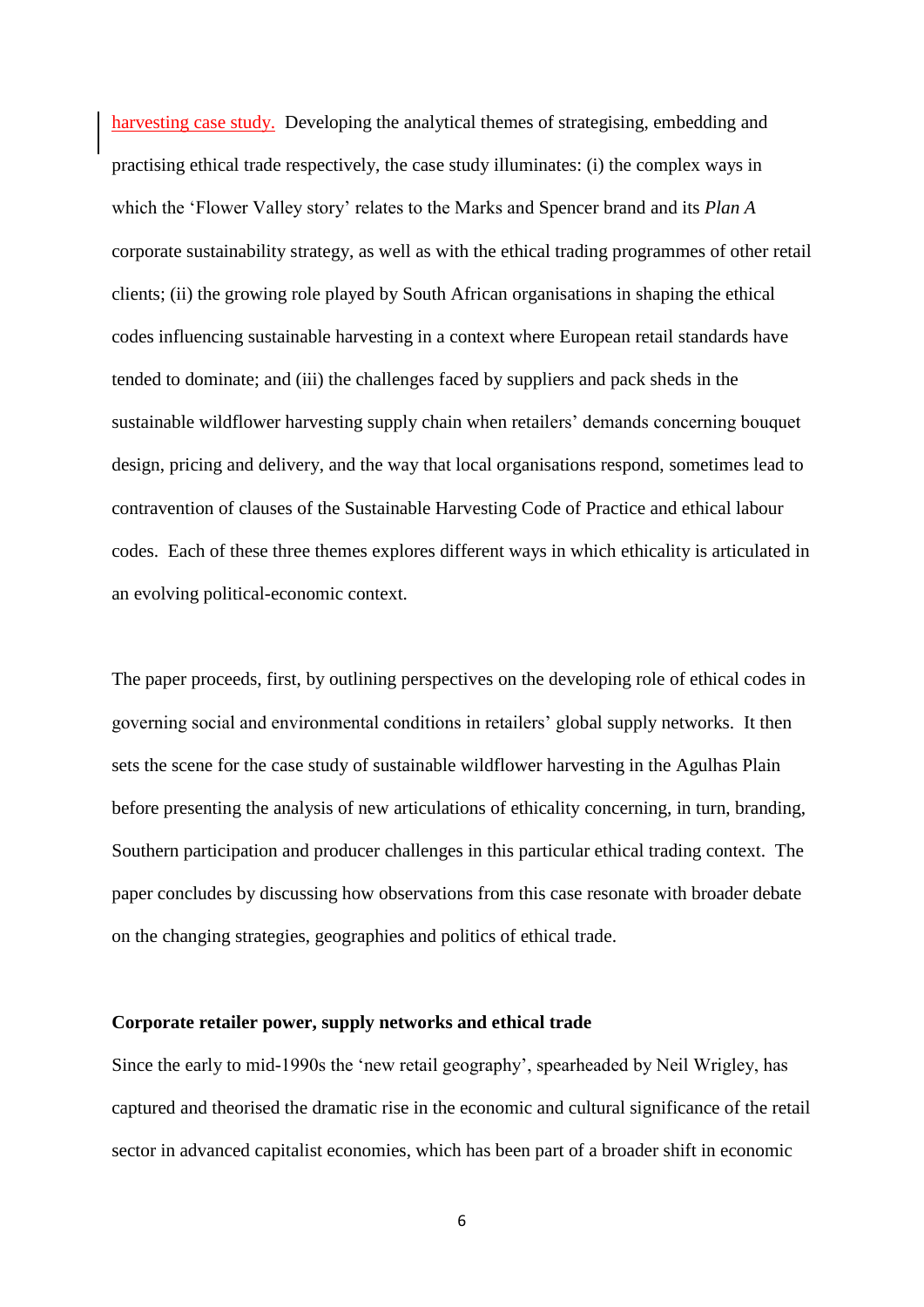power from the sphere of production to services and consumption (Wrigley and Lowe, 1996, 2002). In a wide range of national-institutional contexts within Europe, North America and Australasia the retail sector witnessed significant concentration of capital from the 1980s onwards (Harvey, 2007; Humphrey, 1998; Wrigley, 1992), with the trend being more recently mirrored in emerging market economies of Asia, Latin America and Africa (Coe, 2004; Tacconelli and Wrigley, 2009; Wrigley et al, 2005). This consolidation, along with the rising socio-economic influence of consumption and the increasing regulatory role of UK food retailers in particular, has translated into a shift in the balance of power in the supply chain from producers to retailers (Dixon, 2007; Harvey, 2007; Konefal et al, 2007).

Retailer buying power has been exercised in a wide range of contexts and sectors through the negotiation of increasingly favourable pricing and payment terms from suppliers, the strategic use of own-brand lines to compete with manufacturers' brands on both price and quality, demands for product development according to strict specifications and the tight management of inventory and logistics often incorporating short lead times for producers (Barrett et al, 2004; Burch and Lawrence, 2005, 2007). Moreover, the increasing globalisation of retailers' supply chains within a political-economic context of neo-liberalisation, liberalisation of retail foreign direct investment, and rapidly expanding transnational retail activity (Durand and Wrigley, 2009; Neilson and Pritchard, 2007; Reardon et al 2003; Wrigley et al 2005) means that this buying power is exercised by retailers frequently through globally-stretched supply chains covering a wide range of industries and localities (Coe and Hess, 2005; Coe and Wrigley, 2007; Dolan and Humphrey, 2004; Konefal et al, 2005, 2007; Tokatli, 2008; Tokatli et al, 2008).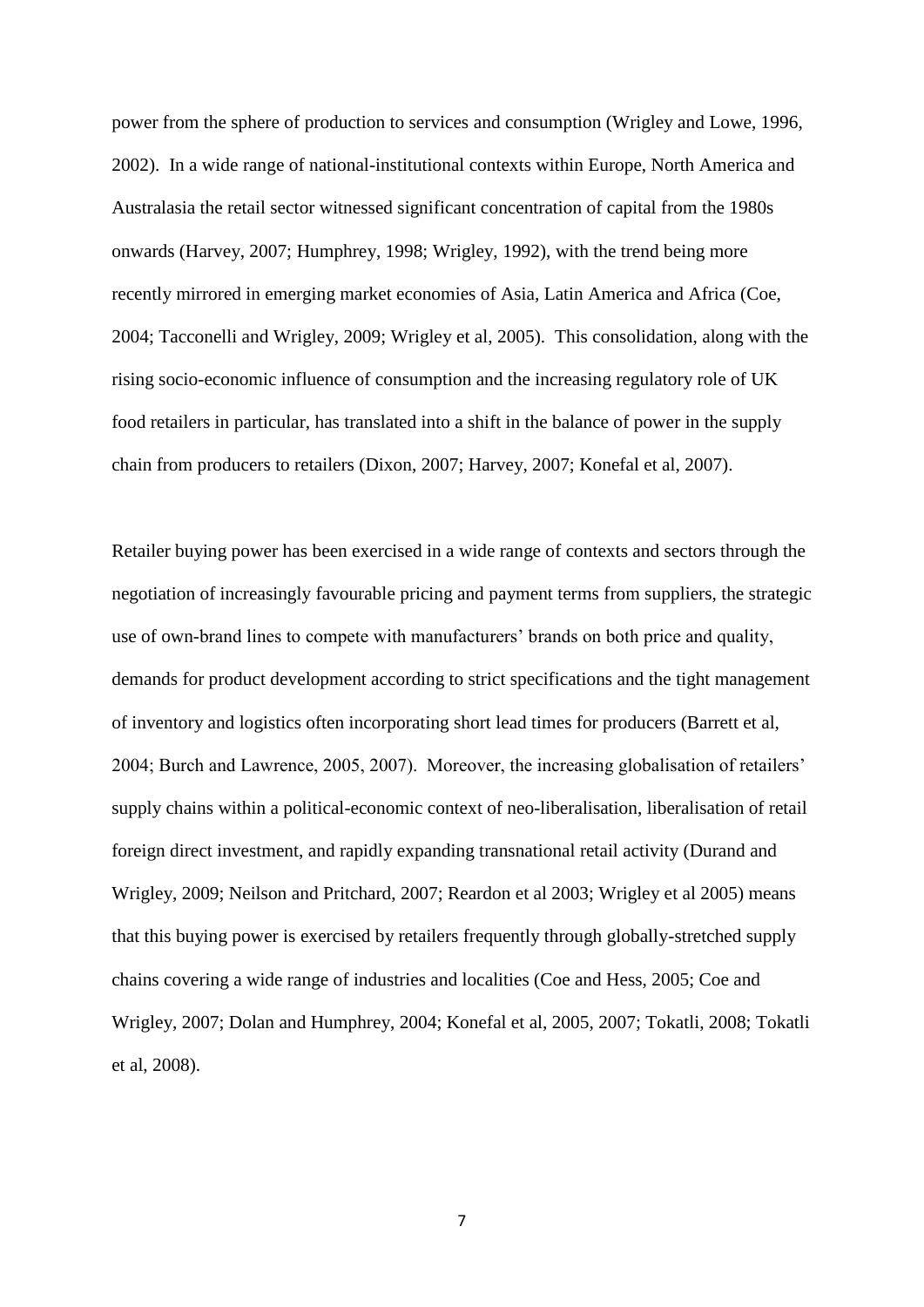To understand the dynamics and articulations of retailer power in global supply networks, studies influenced by the new retail geography have connected to theoretical perspectives of commodity chains, with the global value chains (GVC) and global production networks (GPN) perspectives mobilised to understand the governance and spatial organisation of supply networks driven by lead firms such as retail corporations (Coe et al, 2004; Coe and Hess, 2005; Gereffi et al, 2005; Lund-Thomsen and Nadvi, 2011; Neilson and Pritchard, 2009; Wrigley et al, 2005). It is against the backdrop of retailer power in the supply chain that ethical trading programmes have been developed.

As a result of the work of intermediaries such as the media, NGOs and consumer groups who have challenged the power wielded by retailers in supply chains (Clarke et al, 2007; Dolan, 2005; Freidberg, 2004), and in the absence of state regulation of trans-national production networks (Jenkins, 2005), corporate responsibility in retailers' supply chains has been implemented through voluntary labour and environmental codes of conduct (Barrientos and Smith, 2007; Christopherson and Lillie, 2005; Nadvi, 2008; Robinson, 2009). There is a wide range of private food retail standards and initiatives influencing various sectors and supply chains, ranging from those focused on safety such as the International Food Standard (ISF), Safe Quality Food (SQF) and The Global Food Safety Initiative (GFSI), to those covering various elements of worker welfare and environmental protection including The Global Partnership for Good Agricultural Practice (GlobalGap) (Fuchs et al, 2011). In the UK, the Ethical Trading Initiative (ETI) as a multi-stakeholder initiative significantly influences the codes and procedures used by many high-profile retailers and brand manufacturers in the governance of ethical supply chains using core International Labour Organisation (ILO) conventions (Barrientos and Smith, 2007).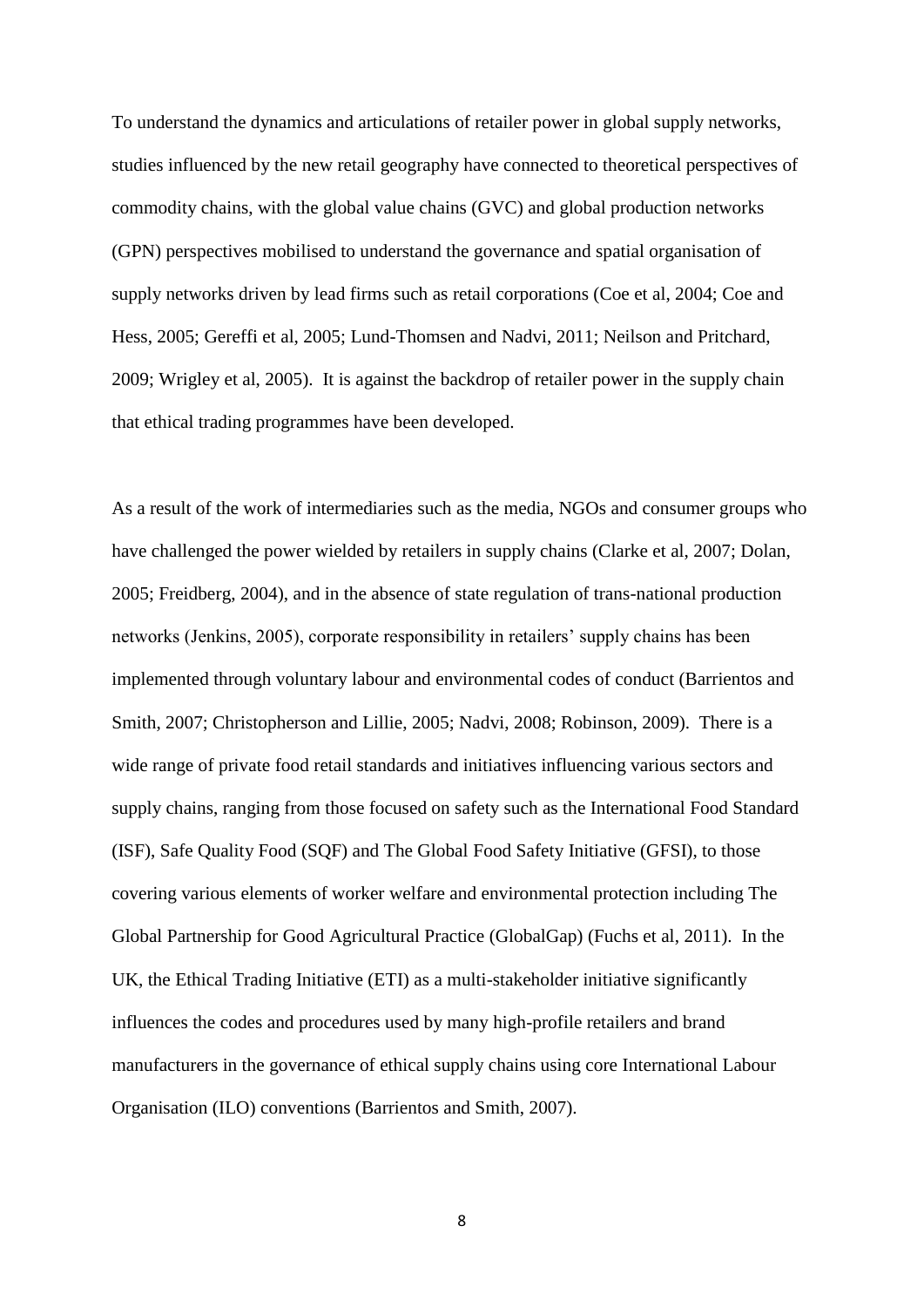With this rise of voluntary ethical standards used by retailers in the governance of their supply chains, social scientists have traced their emergence and articulation through neoliberal political programmes and campaigning contexts in advanced capitalist economies (Blowfield and Dolan, 2008; Busch, 2011; Hughes et al, 2007), and have critiqued their impact on producers and workers upstream (Barrientos, 2008; de Neve, 2009; McEwan and Bek, 2009ab; Neilson, 2008; Neilson and Pritchard, 2009, 2010; Ouma, 2010; Riisgaard, 2009; Ruwanpura and Wrigley, 2011; Tallontire et al, 2011). The importance of such critique concerning the genesis and impacts of ethical trade continues as private standards used in retailers' supply networks evolve in the ways outlined in the remainder of the paper. First, we examine the sustainable harvesting case study through which we explore these developments.

### **Retailers and the sourcing of sustainably-harvested flowers from South Africa**

The Cape Floristic Region (CFR) is known as a 'biodiversity hotspot' in which 70% of plant species are endemic (Privett, 2002). Nearly one third of the original area of *fynbos* has been lost and 1200 species are critically rare, threatened or vulnerable. *Fynbos* has been harvested from the wild for many decades as the distinctive appearance of the flowers, such as the iconic proteas, and foliage has proven popular with consumers, especially in Europe. Thus, large quantities of *fynbos* are exported every year from the Western Cape with much being harvested from the 270,000 hectare Agulhas Plain (see Figure 1). The *fynbos* industry has historically been loosely organised and weakly regulated. In environmental terms, this has led to excessive pressure being placed upon the resource base as marketable species have been exploited beyond their capacity to reproduce successfully. Other threats to the *fynbos* ecosystem include alien species infestation, agricultural conversion, property development and uncontrolled fires (Ashwell et al, 2006).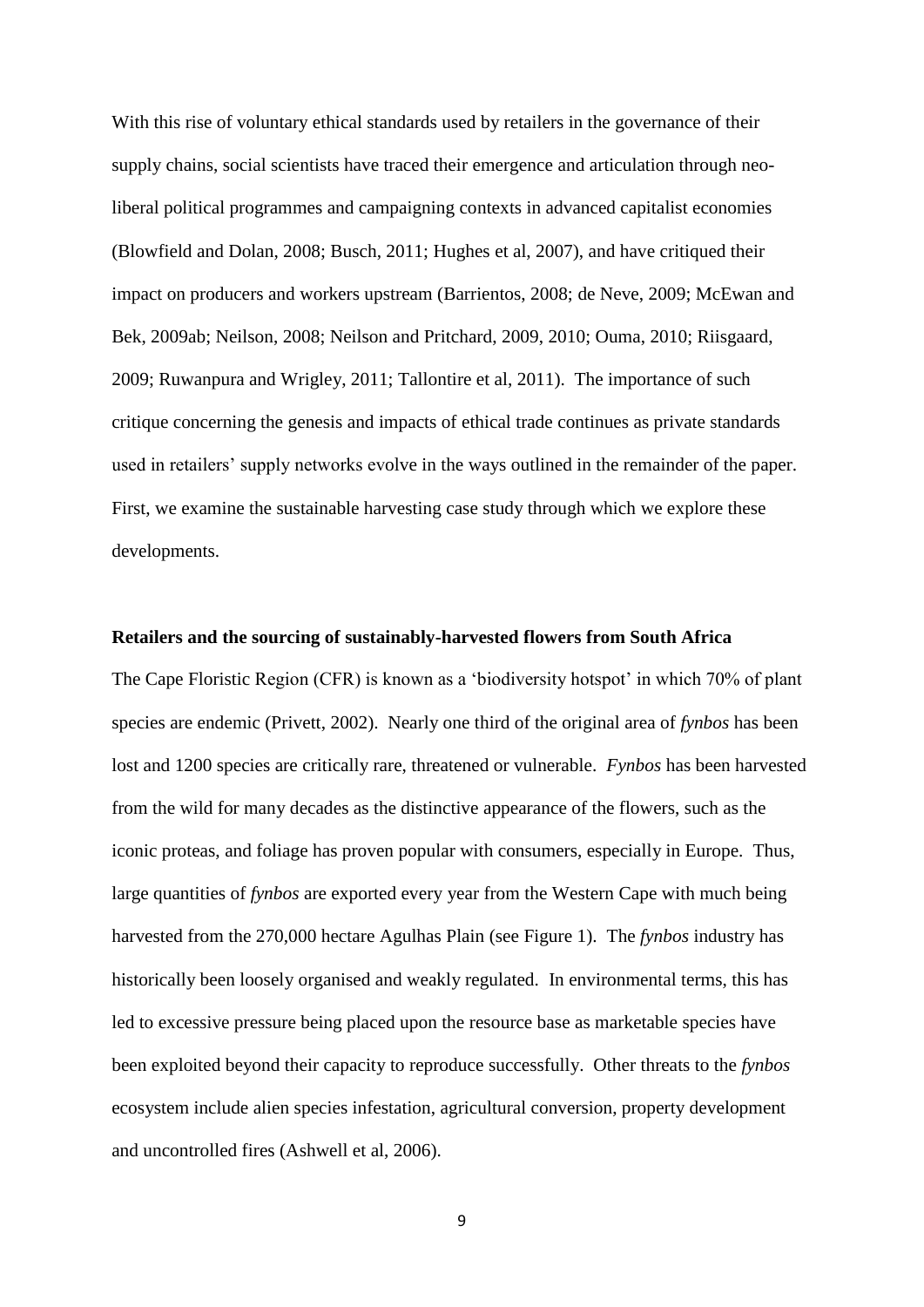Concerted efforts to conserve the *fynbos* originated from a campaign to save the 580 hectare Flower Valley Farm from possible conversion into a vineyard. UK-based conservation NGO, Fauna & Flora International (FFI), purchased the farm in 1999. The FVCT was established and, with financial backing from regional, national and international conservation organisations, this rapidly emerged as the standard bearer for *fynbos* conservation (Bek et al, 2010). Its approach has included linking conservation and social investment with market engagement (FFI, 2006). Under the auspices of the Agulhas Biodiversity Initiative (ABI), the FVCT has developed the concept of 'sustainable wild harvesting' and a Sustainable Harvesting Code of Practice, whereby wildflower picking can be both economically and environmentally sustainable.

[Figure 1. 'Flower Valley in its Regional Context' about here].

The FVCT enjoyed the status of a *cause celebre* amongst the donor community, which enabled privileged access to influential networks. Through these networks, interest was gained from Marks and Spencer. In order to supply *fynbos* to Marks and Spencer, suppliers are required to attain sustainable harvesting accreditation, whereby members of their picking teams undertake training. The pilot involved eight suppliers based in the Agulhas Plain. In 2004, the Fynsa pack shed operation was legally separated from the Trust in order to overcome actual and perceived conflicts of interest. Fynsa's management believed that accessing niche markets via long-term relationships with retailers was essential if the project was to become self-sustaining. In this sense, becoming part of a global supply network was crucial to achieving a set of interconnected goals concerning social and economic development and, perhaps paradoxically, conservation.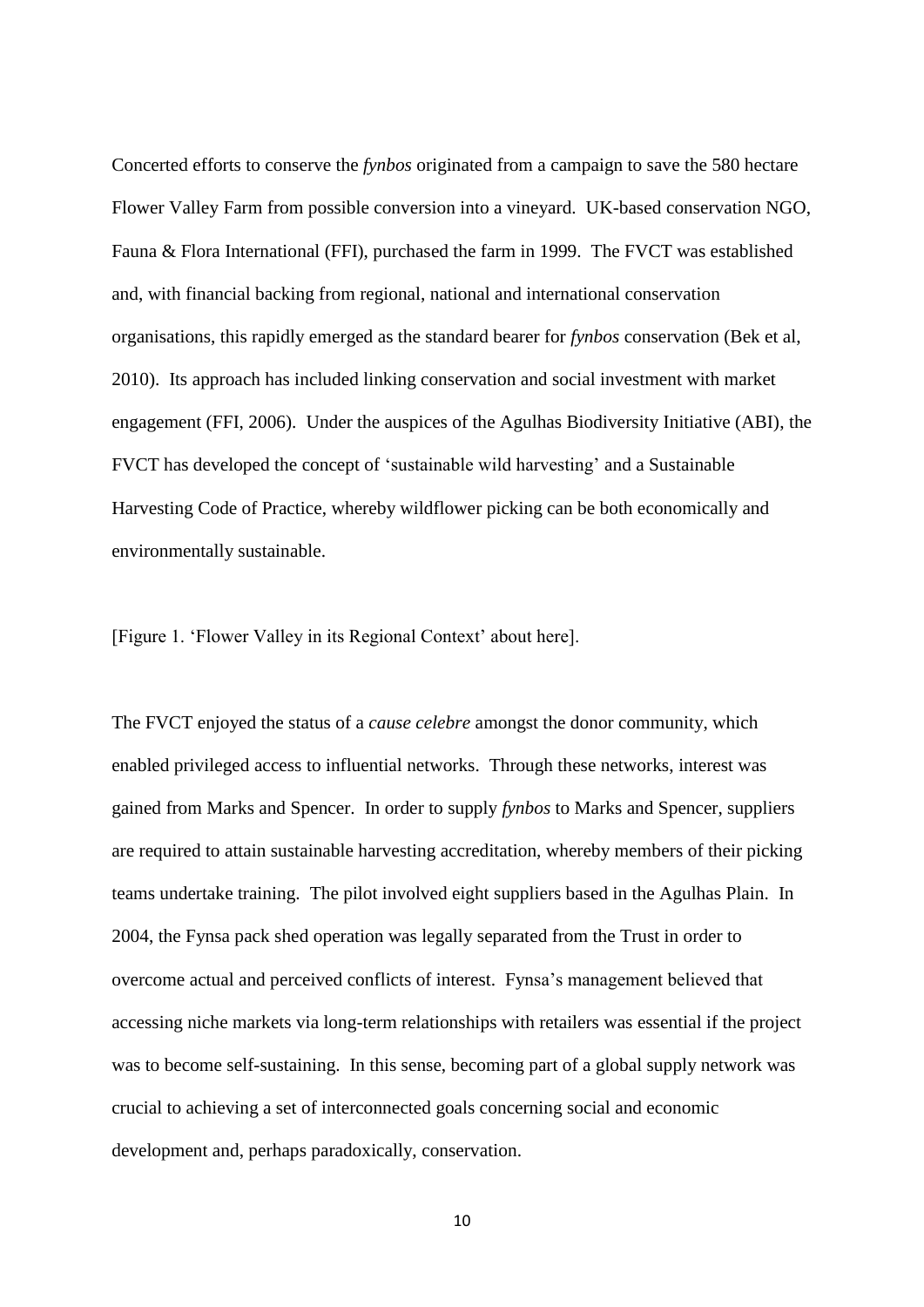Fynsa's bouquet production has grown from 314,000 bouquets in 2008, the vast majority of which were sold as 'Cape Flora bouquets' to Marks and Spencer, to 489,000 in 2011. Marks and Spencer still makes up more than 80% of Fynsa's market. However, in 2009 South African retailer, PicknPay, agreed to stock Fynsa bouquets in their Western Cape (and now also Eastern Cape) stores. The UK supermarket chain, J Sainsbury plc, also became a Fynsa customer in 2011. In economic terms, sustainable harvesting supply chains represent a development success story. Although small in scale relative to the size of the 'mainstream' wildflower harvesting industry, sustainable wildflower harvesting supports full-time employment for around 130 workers, either picking on neighbouring supplying farms or working in the pack sheds.

#### **Changing articulations of supply chain ethicality: lessons from Flower Valley**

*Strategising ethicality: sustainability strategies and entanglements with retailers' brands* In what follows we observe the central role played by brands and the branding of ethicality in the economic geography of the retailer-supplier relationship in the case of sustainable wildflower harvesting. While acknowledging and attending to the specificities of a very explicit and deliberate branding of environmental and social sustainability in the case of Cape Flora bouquets and their prime retail buyer, Marks and Spencer, the example nonetheless connects to a broader political-economic context in which forms of ethical trade associated with private codes and standards are related in increasingly complex ways to the brand identities of corporate retail buyers.

While ethical trading on the part of retailers has a long history in the case of some companies, the use of private standards as a pervasive tool for managing ethical trade gained significant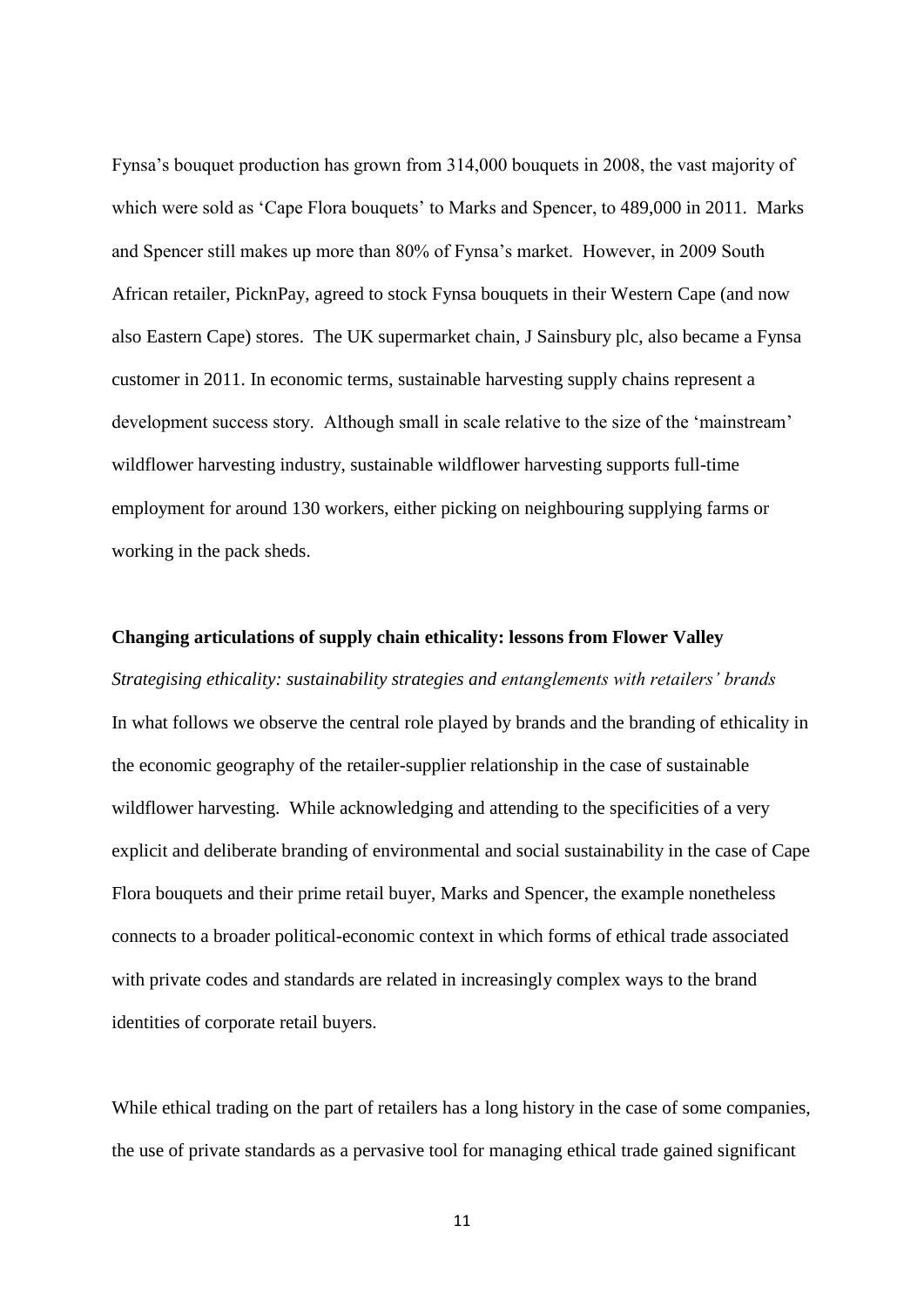momentum during the 1990s when critical media attention and campaigning directed consumers' attention to poor labour conditions in the global supply chains of leading, highprofile brands such as Nike, Gap and Wal-Mart (Klein, 2000). This came at a time of an "intensified rise of branding during the 1990s" (Pike, 2009, 624), when companies sought ever more sophisticated ways of not only labelling and marketing products and services, but also selling lifestyles, ideals and values through brands to increasingly reflexive consumers (Hudson, 2005; Jackson and Taylor, 1996; Mansvelt, 2006). The glossy images of highprofile brands were attacked dramatically in very public media exposés of labour conditions in global supply chains during the 1990s and 2000s (Hughes et al, 2007; Klein, 2000). In a context of globalisation and neo-liberalisation, voluntary codes of labour practice and environmental standards were adopted to protect brand images and corporate reputations in the face of growing political pressure. This in turn has been part of a wider shift whereby, as Power et al (2009) argue, the management of reputational risk has become a key organisational feature of the economy and society in the current period of late modernity. For retailers, occupying a pivotal position between worlds of production and consumption, the dual management of supply chains and consumer-facing brand identities is fundamental to maintaining profitability (Dixon, 2007).

While getting 'behind' the fetish of the branded commodity to 'unveil' previously hidden social relations of production still resonates with NGOs, labour unions and critical journalists, supply chain ethicality today appears to have a rather more complex relationship with the brands of retailers. As ethical codes and standards for supply chains have become a more expected and integral part of retailers' supply chain organisation (Busch, 2011; Fox and Vorley, 2004; Lang et al, 2009), so they have become more intertwined with consumers' understandings, expectations and imaginative geographies of commodities and their systems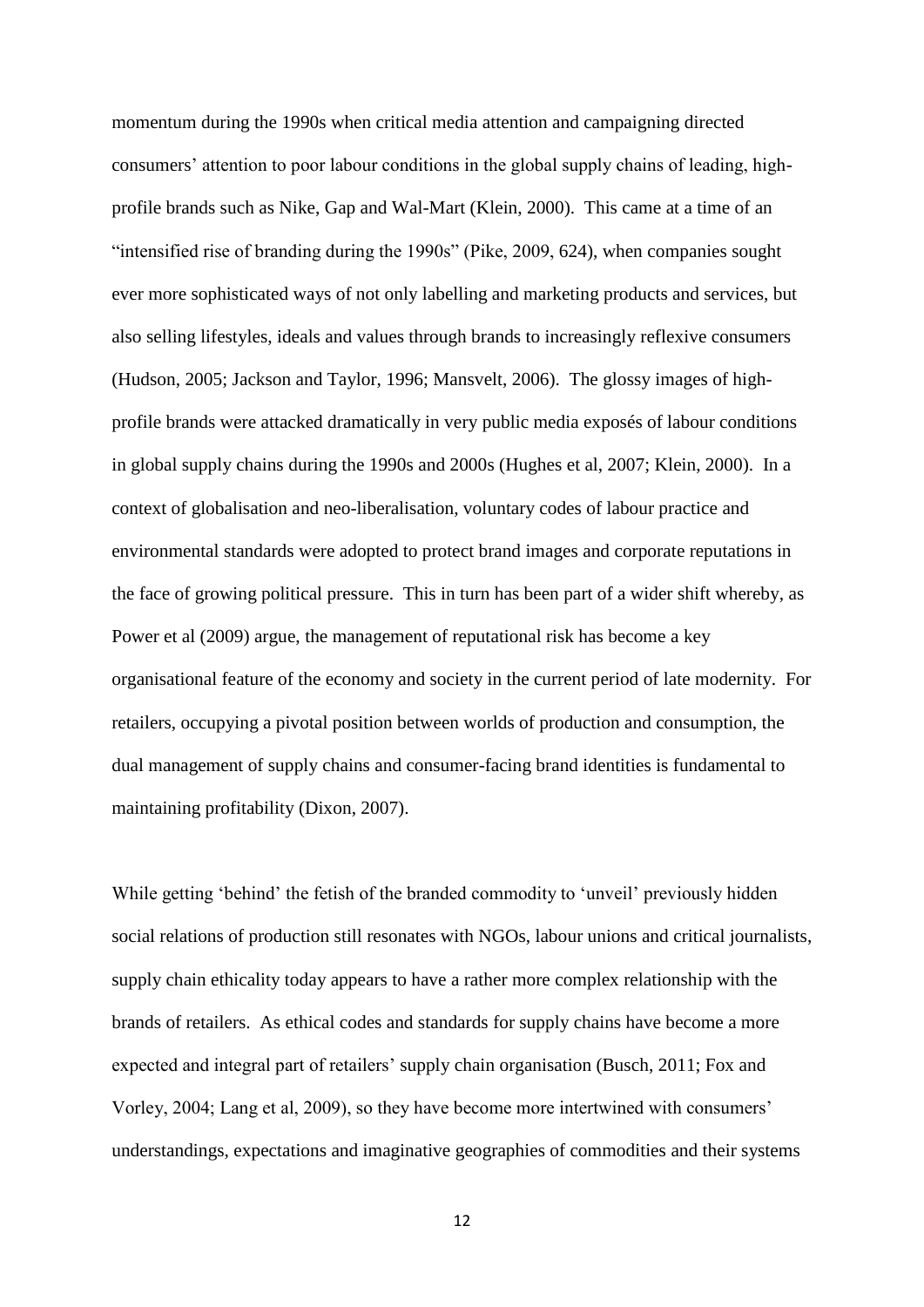of provision (Barnett et al, 2011; Hall, 2011; Jackson et al, 2009; Moor and Littler, 2008). An albeit variable consumer awareness of supply chain ethicality means that companies are compelled to respond to sets of ethical expectations not only in their supply chain organisation through the use of private standards, but also in the management of their consumer-facing images. While there is of course marked differentiation in terms of how retailers implement and market ethical credentials (Hughes, 2005), the past decade has witnessed an overall mainstreaming of sustainability programmes incorporating both social and environmental responsibility as integral parts of retailers' corporate strategies (Fuchs et al, 2009; Lang et al, 2009; Vorley, 2007). Thus, the majority of retailers are developing ever more detailed and careful programmes and policies for managing sustainability in their supply chains. The communication of these programmes to the consuming public, to shareholders and to influential governmental and non-governmental institutions has also become increasingly important.

This corporate mainstreaming and marketing of sustainability strategies demands careful critique, avoiding both over-celebratory and hyper-critical accounts. A more complex entanglement of supply chain ethicality and retailer branding demands conceptualisation combining the political-economic frameworks of GVCs and GPNs on supply chain organisation with those used in geography and cultural studies to capture the cultural politics of consumption, brands and identities (Cook and Harrison, 2003; Hudson, 2005; Mather and Rowcroft, 2004). Through the example of sustainably-harvested wildflowers sold to UK and South African retailers, we draw on Pike's (2009) nuanced approach to the geographical entanglements of branding in order to show how notions of ethicality and sustainability themselves become part of the product and retail brand, while also having organisational and material consequences across the supply chain.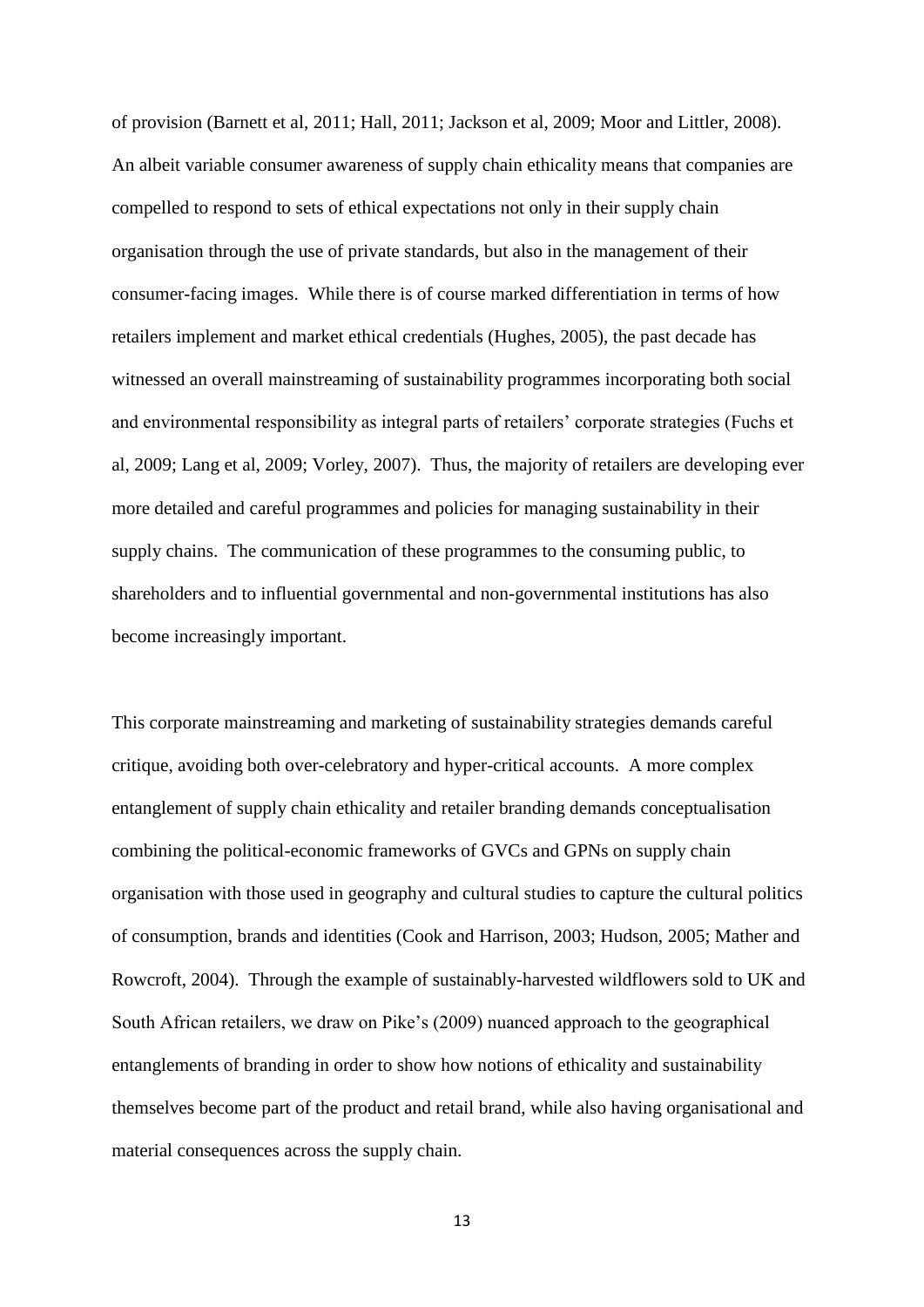Marks and Spencer is one of the most high-profile UK high street retail chains, with a brand reputation for quality, affordability, trust and long-term supply relationships. Thus, the targeting of labour standards in its global supply chains from the mid-1990s onwards has had significant corporate consequences. Most significantly, Marks and Spencer was very quick to devise and implement voluntary ethical trading codes for its supply chains. This came at the same time as its traditional policy of sourcing garments only from UK suppliers was systematically dismantled in a context of rapid globalisation (Crewe, 2004; Tokatli et al, 2008). Marks and Spencer was one of the early members of the UK's ETI at its inception in 1997 and continues to be one of its most advanced and influential members. In very similar ways to other high-profile brands, such as Nike and Wal-Mart, whose supply chains were also placed under scrutiny at an early stage, Marks and Spencer has developed one of the most comprehensive ethical trading programmes in the UK, incorporating not only the ETI's Base Code of labour practice and systems for monitoring its implementation, but also extensive and innovative programmes of supplier training, remediation work and sustainability strategies integrating environmental and social elements of its business.

In a context where NGOs and the media continue to place pressure on corporations with respect to the treatment of workers in their supply chains, these extensive programmes of ethical trading work were outlined by Marks and Spencer's Head of Responsible Sourcing in her letter to the Executive Director of the Africa Division of Human Rights Watch in 2011. This NGO wrote to the majority of UK food retailers, asking them about their ethical trading policies, at the time it launched its report on *Ripe with Abuse: Human Rights Conditions in South Africa's Fruit and Wine Industries*. Illustrating the mainstreaming of corporate sustainability and its communication, Marks and Spencer's response highlighted its very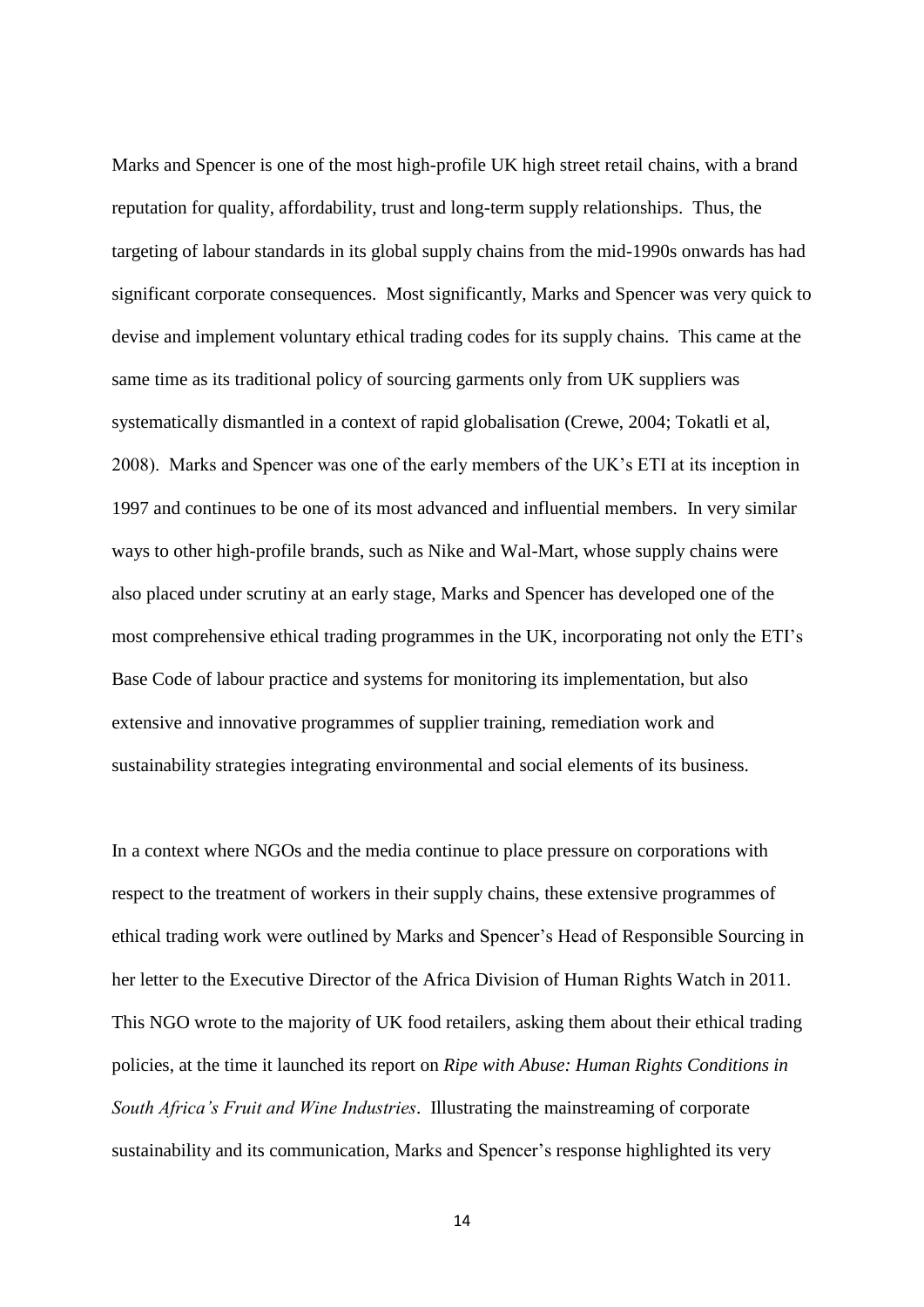high-profile sustainability strategy, *Plan A*, which was launched in 2007 with the objectives of improving energy efficiency, reducing waste and developing healthy product ranges, as well as improving sustainable sourcing (Beavis, 2012). Also emphasised in the letter was the retailer's project work in South Africa initiated in 2006 with the FVCT. This signalled the positioning of Marks and Spencer's relationship with the FVCT not only in terms of the worthiness of the Flower Valley project itself, but also as a key element of its sustainability strategy and management of Marks and Spencer's reputational risk.

Embodying elements of conservation, social upliftment<sup>2</sup> and economic empowerment, the FVCT and its commercial partner, Fynsa, represent ideal supply chain partners for Marks and Spencer as part of their *Plan A* sustainability programme. Moreover, FVCT and Fynsa also fit well with Marks and Spencer in terms of their dependability and ability to supply their luxury Cape Flora bouquets of wildflowers at appropriate price points<sup>3</sup> to their customer base. Built on the foundation of Marks and Spencer's strong support of FVCT and Fynsa, a very close supply relationship has been developed that fits with Gereffi et al's (2005) GVC category of relational governance. Close ties reflect the need for regular discussion about changing bouquet design, as well as payment terms and logistics. However, there are also strong supply chain links concerning the integration of FVCT into Marks and Spencer's *Plan A* agenda, as the FVCT Enterprise Development Manager explains:

"[The Head of Responsible Sourcing for Marks and Spencer] is coming over to meet all Marks and Spencer suppliers in Cape Town. Flower Valley will have its own private session with her to reinforce our social and environmental credentials. There's lots of preparation to do. Marks and Spencer comes out once a year to talk to suppliers in a mini-summit. They explained how *Plan A* works

<sup>&</sup>lt;sup>2</sup> 'Upliftment' is the term used in policy and legal documents in South Africa when referring to 'previously disadvantaged groups'

<sup>&</sup>lt;sup>3</sup> Cape Flora bouquets typically retail at prices between £10 and £25.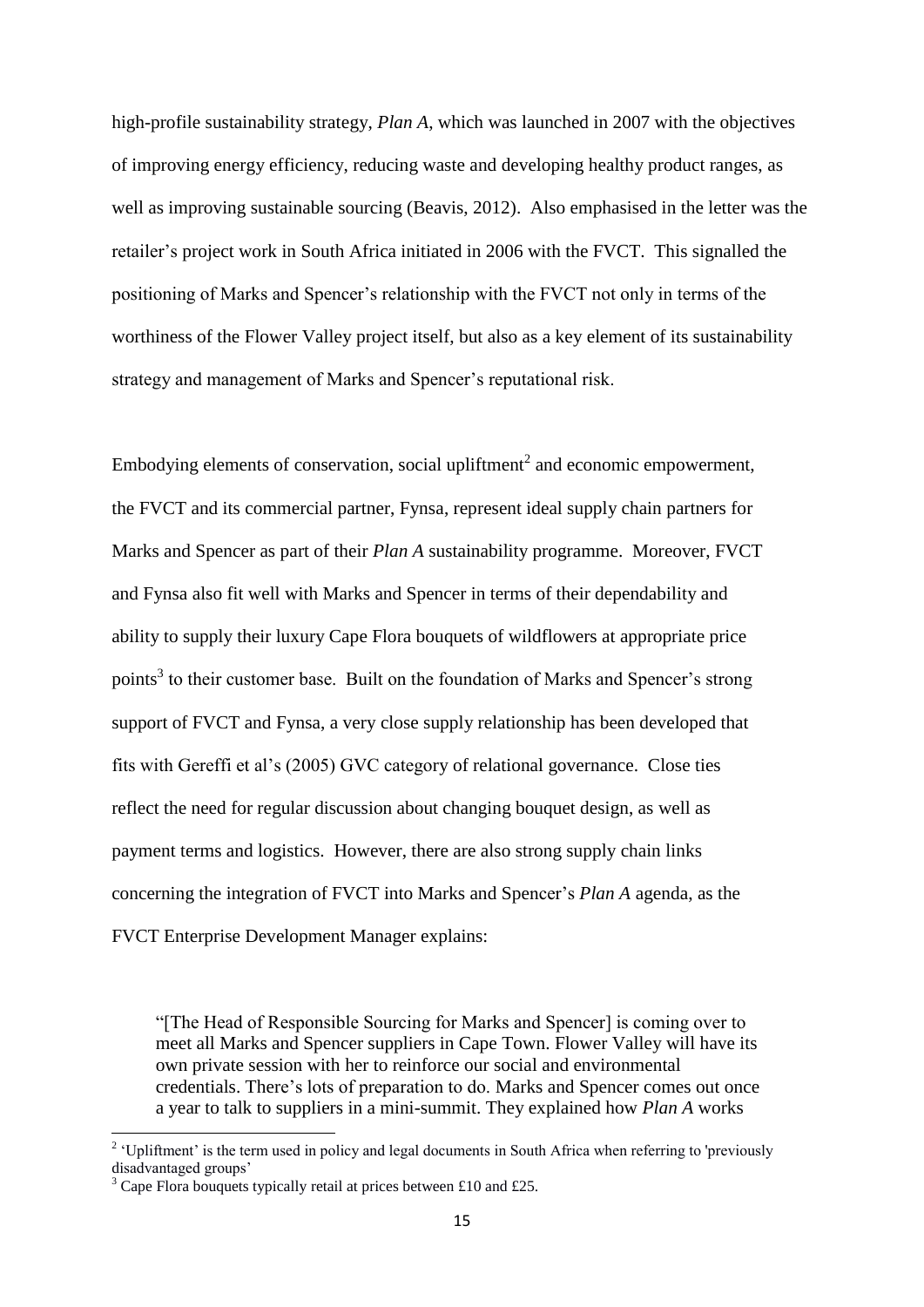last year ... [The Head of Responsible Sourcing] and her teams also come to visit the farms. She has been to Flower Valley a few times" (Interview, 24/09/10).

As in the case of all long-term supply relationships based on trust, there are also relations of power at work, which reflect the uneven development and inequalities that Pike (2009) argues can be intimately connected to geographies of branding. FVCT, Fynsa and their suppliers all acknowledge in interviews that without the developmental support and custom of Marks and Spencer, they would not exist and their *fynbos* conservation programmes would likely be lost. Neither over-celebratory narratives of corporate sustainability, nor hypercritical accounts of green-wash capture adequately this complex connection of dependency. Rather, the supply relationship requires the nuanced perspective called for by Pike (2009), which embraces the cultural politics of the branding process and at the same time recognises material consequences involving inequalities. This is further illustrated through the ways in which the 'Flower Valley story' has been both selectively presented, and yet also sometimes hidden, through heavily branded retail spaces.

While the Flower Valley story clearly fits with the dimensions of the Marks and Spencer brand concerned with product quality, difference *and* ethicality, and the supply relationship has been used within a corporate defence of the retailer's ethical reputation, the promotion of the Flower Valley story through retail spaces has been uneven. As with many other product lines explicitly labelled as ethical and/or sustainable (Bryant and Goodman, 2004), attaching images of the product and place of production to the label has become part of Cape Flora's presence in UK markets. Since 2010, the bouquets sold in Marks and Spencer stores and delivered to customers through the online business have labels with an image of the *fynbos*  landscape and a brief description of the FVCT project, in order that consumers can connect with the conservation and empowerment initiatives they are supporting through their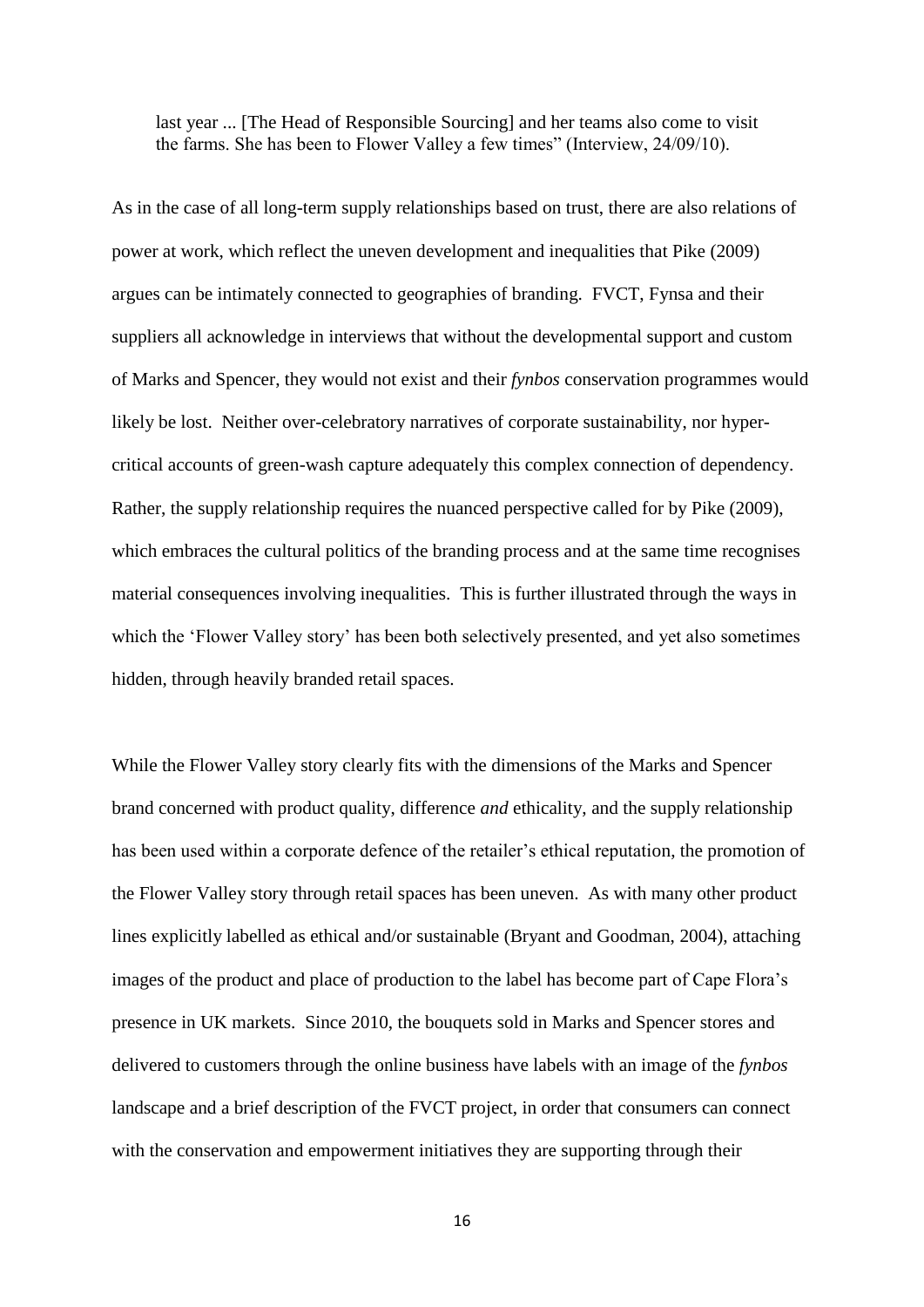purchases. However, the image on the label is quite blurred and the label itself can only be seen when a customer in a store picks the bouquet from the bucket. The Director of FVCT commented that the Flower Valley story is much more prominent when a customer receives the flowers as a gift delivered to their home and sees the label when the flowers are unpacked, or when a customer ordering online clicks on the Flower Valley story under the retailer's section on *Plan A* (Interview, 07/09/10). In stores, the aesthetic qualities of the wildflower bouquets appear to matter more than the labelling of ethical credentials. This is, in part, linked to a deliberate management of products and in-store design, but might also be attributed to caution on the part of a retailer when communicating particular ethical credentials of their supply chains that might invite critical scrutiny.

In addition to the complexity of branding and communicating ethicality observed within the context of a single retailer, there is also marked differentiation in the ways that Cape Flora bouquets are marketed through *different* retail clients' channels. For example, Fynsa's presence in the Western and Eastern Cape stores of South Africa's second largest supermarket chain, PicknPay<sup>4</sup>, also fits with the sustainability narrative of this retailer (FVCT, 2011). However, the most notable contrast with UK retail buyers in terms of how the Flower Valley story is articulated through PicknPay's retail spaces is that, for South African consumers, the ethical appeal of *fynbos* is not only that it represents a conservation success story, but also that it is a *local* product and linked explicitly to empowerment in PicknPay's product promotions (Interview with the Head of Sustainability, PicknPay, 30/11/11). This is significant given that forms of local sourcing from within South Africa are viewed by corporate actors and the consuming public as central elements of sustainability in

 $\overline{a}$ 

<sup>&</sup>lt;sup>4</sup> PicknPay is second to Shoprite and above Spar Group in terms of share of the South African grocery market with 34.6% (by value) in 2009 (Ntloedibe, 2010). This is ahead of the market entry of Wal-Mart (Durham, 2011).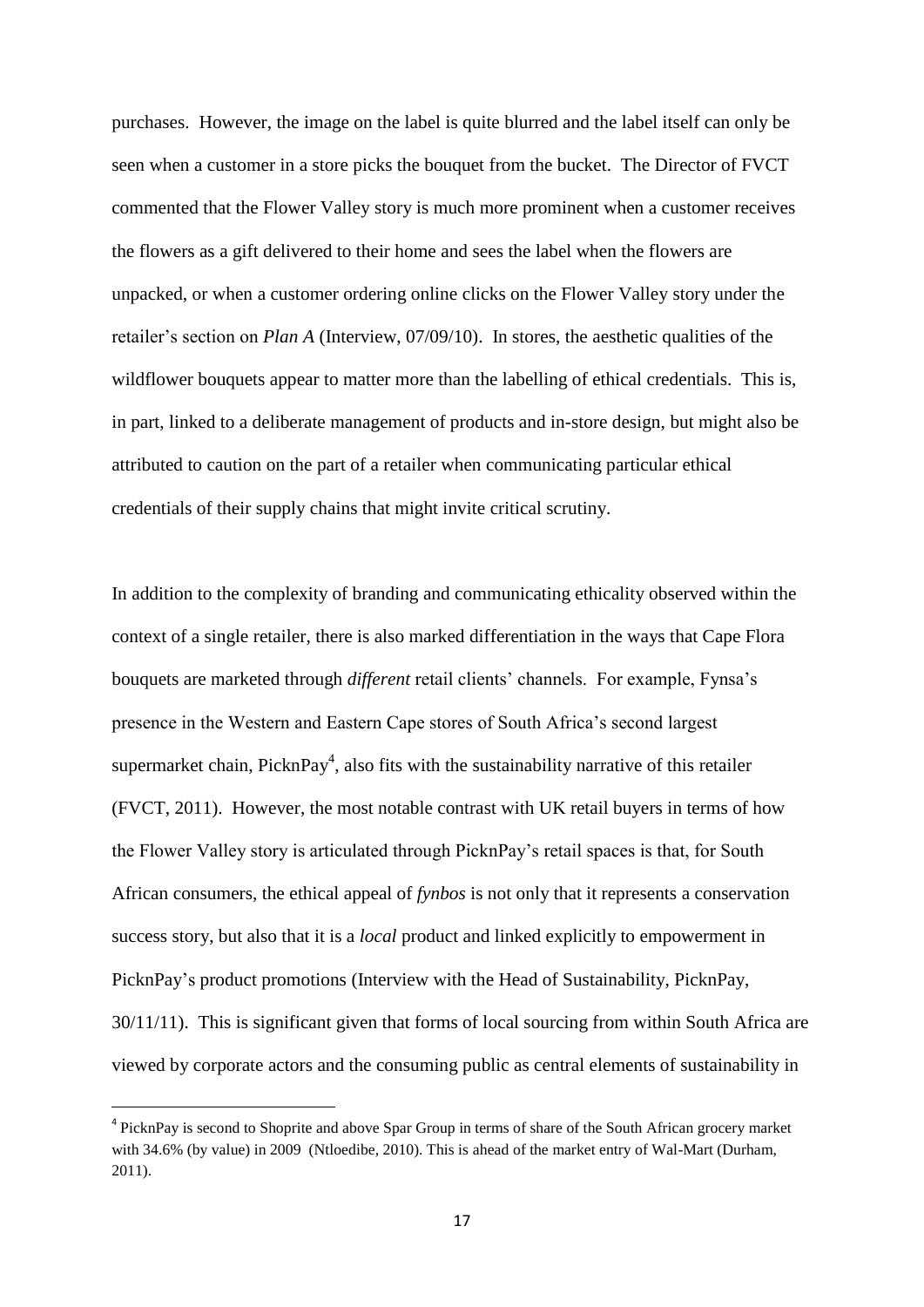South African retail strategies. While more research is needed on this theme, it suggests that the same Cape Flora bouquets viewed by retailers and consumers in the UK as 'exotically ethical' are valued in somewhat different ways by South African consumers on account of the local meanings and short supply chains they embody. In terms of changing articulations of ethicality, this difference illustrates the importance of place to the construction and interpretation of what counts as ethical. We suggest that these arguably more entangled geographies of ethically-inflected branding and retailers' sustainability strategies for supply chains need to be acknowledged in further critical research on retailers and private ethical standards in global production networks.

# *Embedding ethicality: challenging the putative flow of ethical codes from global North to South*

Although there has long been a crucial role for labour unions and civil society organisations at sites of production in the global South in both campaigning for more ethical workplace initiatives and shaping existing programmes (Miller, 2004; Prieto et al, 2002; Prieto-Carron, 2006), ethical codes and standards have been frequently devised in the global North and are assumed to be universal and exportable to the global South. While responding to inequities and exploitative relationships in global production networks is desirable, these ethical interventions have a tendency to construct agencies within the global North as 'ethical' actors, while the terrain of production in the global South is constructed as 'unethical' and requiring external intervention and regulation (Freidberg, 2003). This ignores the fact that countries like South Africa, for example, have comprehensive labour laws (if not always the capacity to implement these, especially within the agricultural sector), plus a commitment (at least on paper) to more radical ethical issues, such as economic empowerment. In addition, ethical interventions are often driven by Northern ethical concerns with minimal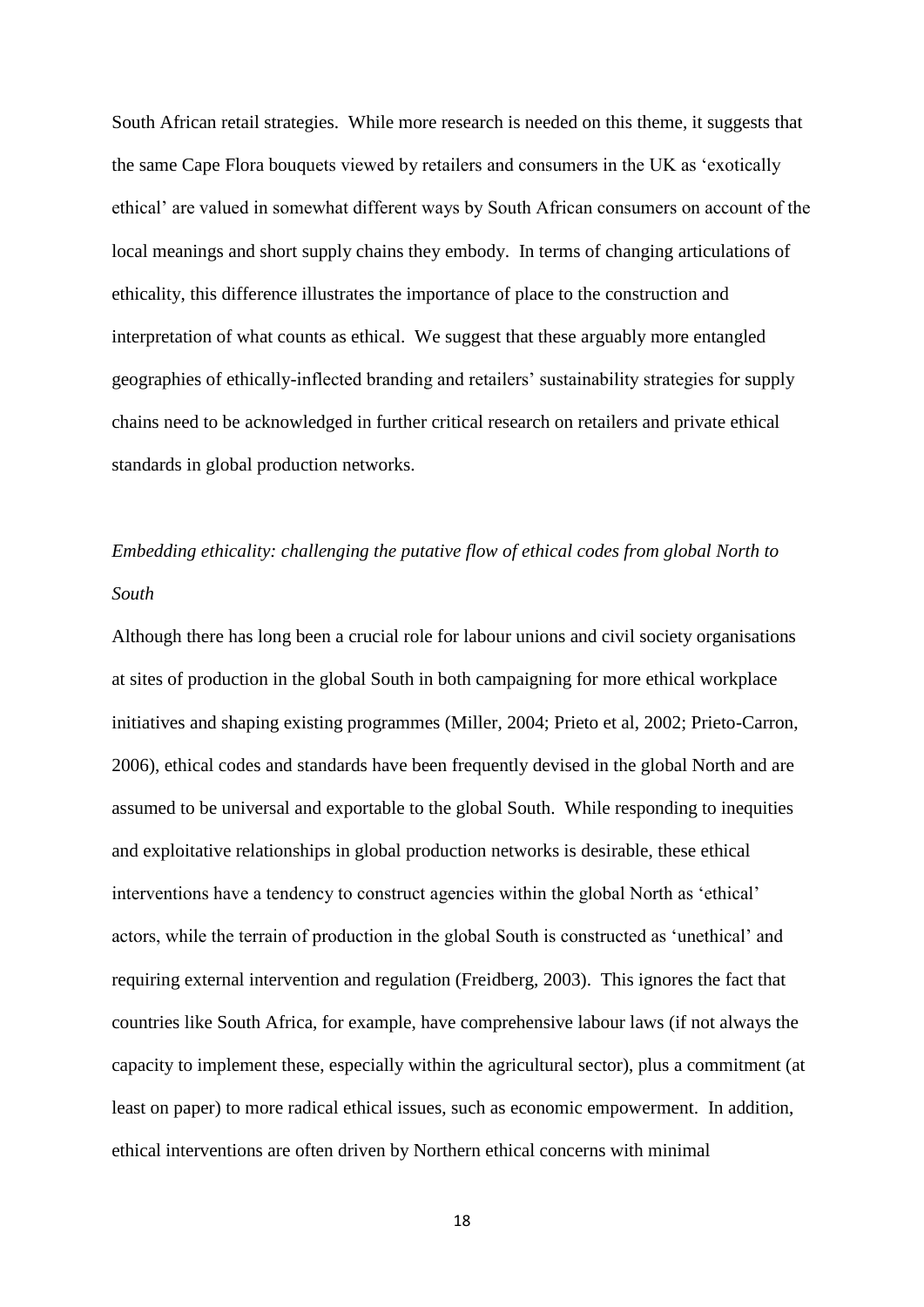consideration for socio-economic realities in the South (Neilson and Pritchard, 2009). However, there are recent examples of a more proactive role in ethical trade being played by actors in the global South. This is seen, for example, in the re-writing of Fairtrade rules in South Africa because of the requirement to include both land reform and Broad-based Black Economic Empowerment (BBBEE) (Kruger and Du Toit, 2007). Indeed, there is growing debate on the increasing participation of the global South in re-shaping the agenda of the Fairtrade movement as a whole (Wilkinson and Mascarenhas, 2007). Here, we focus on how different institutional actors in South Africa are actively influencing the ethical codes and standards applicable to suppliers like Fynsa in the Western Cape.

For Fynsa and the sustainable harvesting supply network, as with all other South African producers, compliance with a wide range of overseas retail buyers' standards has been a fundamental part of their business in a neoliberal context (Bek et al, 2007; Mather and Greenberg, 2003; McEwan and Bek, 2009a,b). The ETI Base Code has been particularly influential given its adoption by the majority of UK high street retailers and supermarket chains, and this has been a key tool used by these retail buyers to manage reputational risk associated with labour conditions in their supply chains. However, recently there has been acknowledgement by retailers that the implementation of these generic codes has to be more carefully managed in local contexts of supply. In response, most retailers sourcing from South Africa have pursued a strategy of setting up in-country ethical trading teams at sites of production in the global South, which mirrors the corporate retail strategy of developing buying teams and hubs in key production regions (Coe and Wrigley, 2007). Indeed, the local ethical trading managers often sit alongside these buying teams. These UK retail strategies represent one organisational mechanism for localising ethical trading strategy (Interviews with retailers' ethical trading managers,  $29/11/11$ ,  $02/12/11$ ). In South Africa, this corporate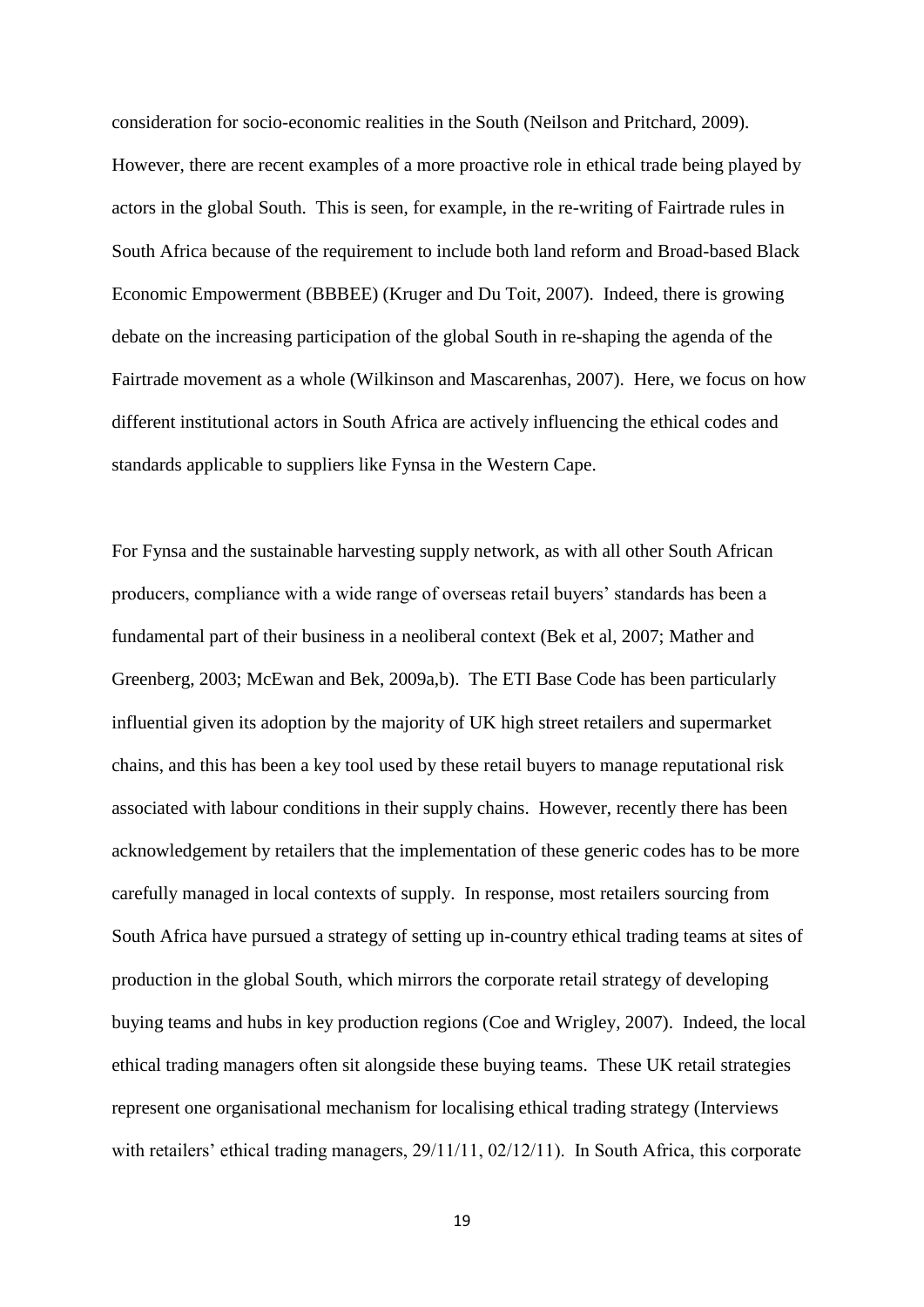strategy is accompanied by the growing role of South African retailers in shaping the strategic agenda for ethical sourcing in the country. Award-winning programmes of PicknPay are a case in point, but Shoprite too runs corporate responsibility and sustainability programmes, and the niche, high-value retailer, Woolworths, has a high-profile *Good Business Journey* strategy including codes and audits for ethical sourcing (Interview,  $28/11/11$ <sup>5</sup>. Fynsa suppliers specifically referred to the increasing power of South African, as well as overseas, retailers in defining production standards (Interview, 22/09/10).

In addition to corporate retail strategies, the more political role of South African noncorporate institutions also reflects the growing participation of South African-based actors in driving changing spatial articulations of ethical code implementation. For example, WIETA (the Agricultural Ethical Trade Initiative, South Africa) receives considerable attention from ethical trading practitioners and academics (see McEwan and Bek, 2009a). During 2006, in order to ensure social standards, Marks and Spencer encouraged Fynsa's supply network to become a WIETA member (Bek et al., 2007). While WIETA is accepted by overseas retailers and builds on core ILO conventions at the heart of the majority of ethical codes, it also incorporates social clauses of direct relevance to South Africa including joint workermanagement participation in implementation (complementing BBBEE measures), elements of South African labour laws, and issues such as security of tenure for farm workers. During 2009, Fynsa and four of its suppliers received full WIETA accreditation. Although the influence of Northern retailers and brands downstream in endorsing WIETA and requiring strict monitoring by suppliers is significant, WIETA's ethical code is nonetheless firmly embedded in the South African context in which 'being ethical' requires both a commitment to empowering previously disadvantaged people and security of tenure for workers.

<sup>&</sup>lt;sup>5</sup> It remains to be seen how the presence of Wal-Mart in South Africa will also affect the role of retailers in terms of influencing corporate sustainability agendas following the corporation's acquisition in June 2011 of the South African general merchandising chain, Massmart Holdings Limited.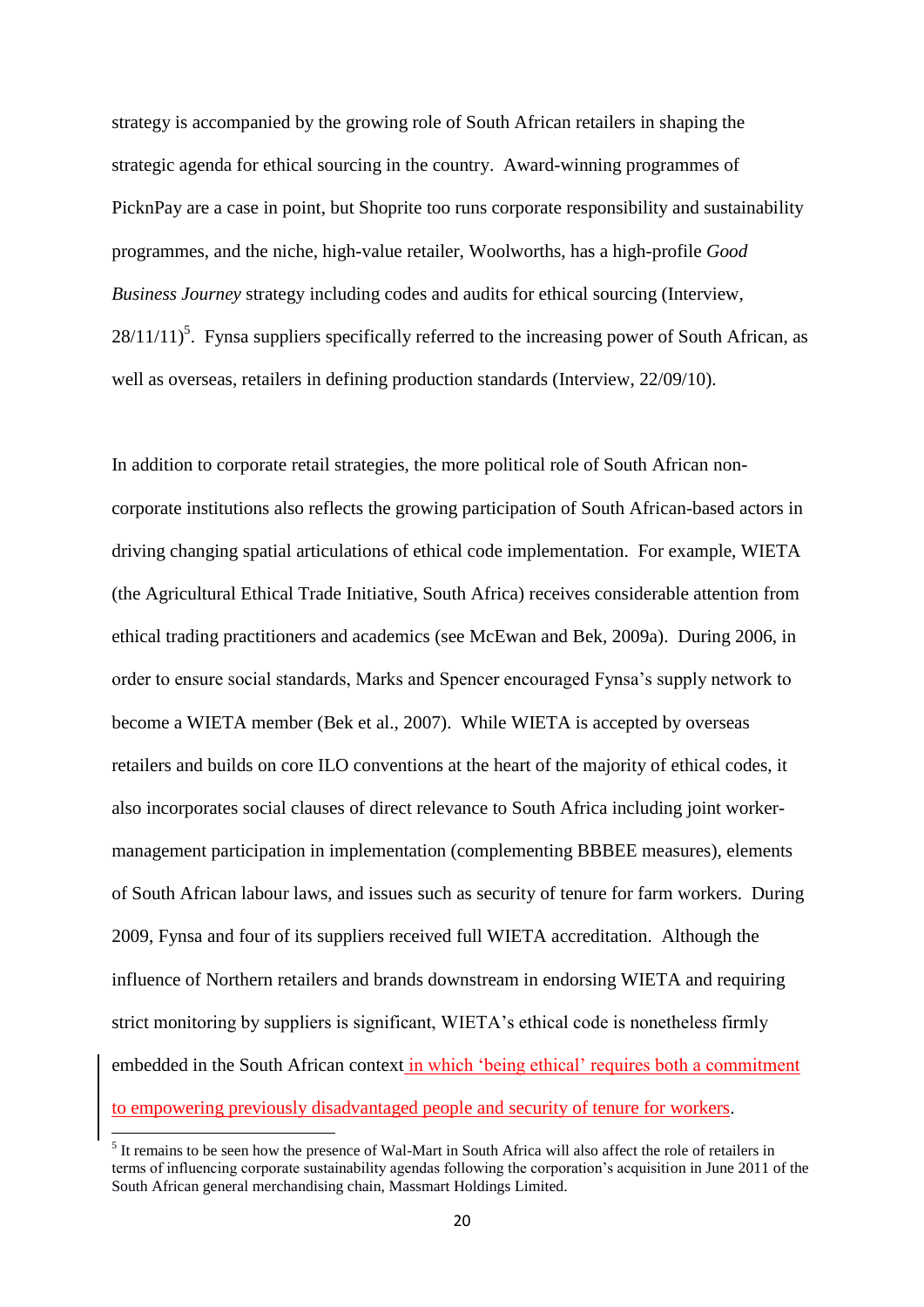The role of WIETA in the national-institutional context of South African export production illustrates the kind of territorial *and* network embeddedness of global production networks theorised by economic geographers (Coe et al, 2004) and reflects how institutions in terms of both organisations and place-based norms and values shape the articulation of ethical trade through supply networks (Neilson and Pritchard, 2009). Another example of a South African institution re-shaping programmes of work on ethical trade is that of Fruit South Africa. This is an organisation bringing together four key growers' associations in the country's fruit industry and the Fresh Produce Exporters' Forum, representing 5,000 producers and 400,000 workers. The body's aim is to ensure a harmonised approach to improving labour conditions on South African farms, which ensures that international and local ethical trading standards are aligned not only in the fruit industry, but also in other related sectors such as floriculture. Its stated goals also include the management of commercial risk related to ethical trade.

Fruit South Africa was established in 2008 to develop a single South African-based ethical standard and programme in order to provide retail buyers with assurance that working conditions are sound in their South African supply base, and to ensure that South African suppliers need only undergo one ethical audit that meets with international and local labour standards, retailers' requirements and national labour laws. The resulting ethical code represents an alignment of the international standards and tools developed in the prominent Global Social Compliance Programme (GSCP) with elements of South African law, the country's Skills Development Act and BBBEE. The first edition of Fruit South Africa's Ethical Trade handbook was launched in October 2011 with the endorsement and financial support of UK retailers including Sainsbury, Waitrose, Co-operative Food, Tesco and Marks and Spencer. The FVCT has been involved in this programme and, despite the contribution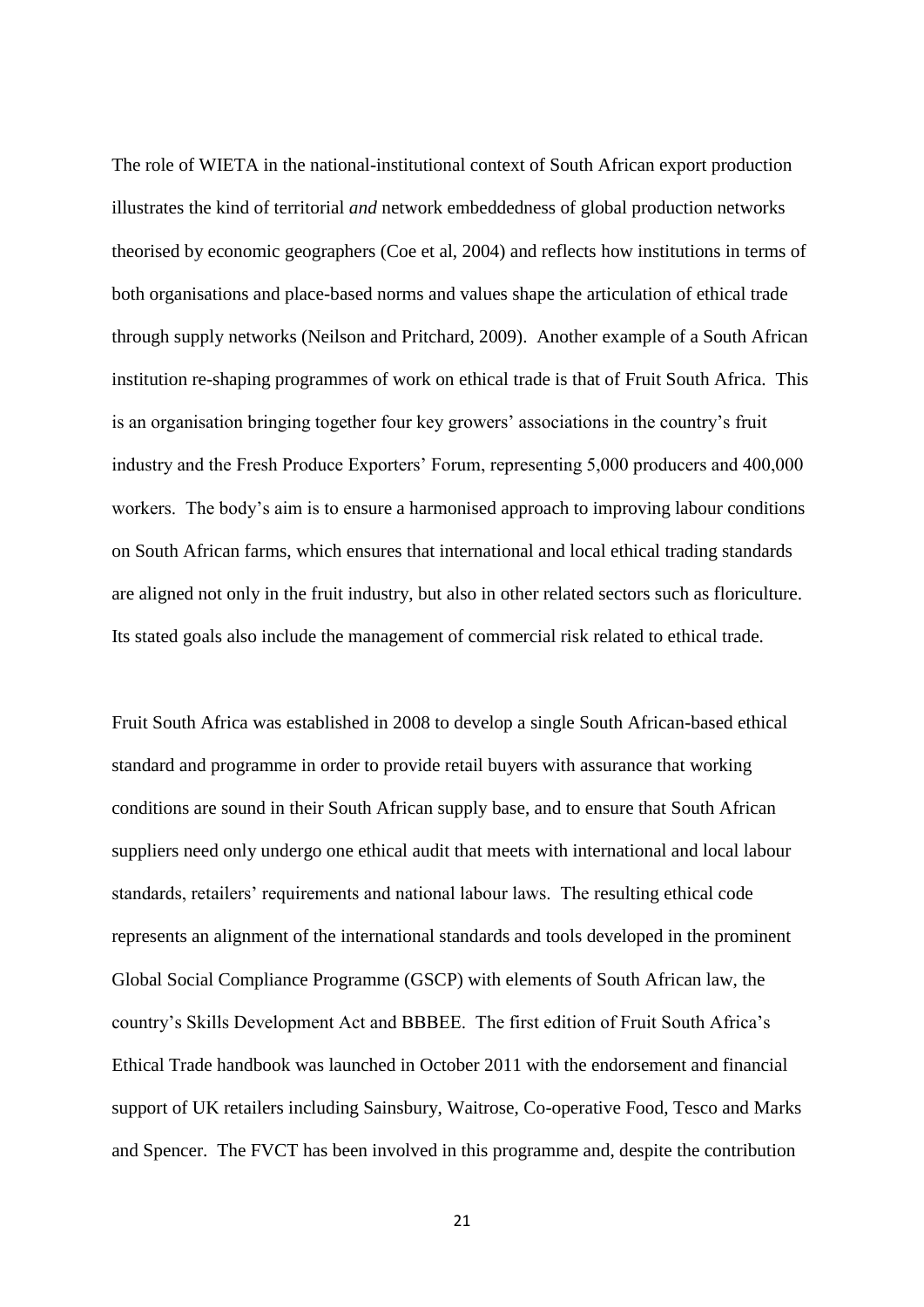of retailers overseas, the agency of South African organisations is notable. As the Ethical Trade Manager for South Africa of one UK retailer explained, "... [I]t is not now the retailers dictating what the requirements are, it is Fruit South Africa saying, 'We are here'. It is a change, a turnaround" (Interview, 29/11/11). This view is endorsed by the Ethical Portfolio Representative of Fruit South Africa:

"[T]he whole principle was that we need to drive this ourselves. We must not just be in a position of reacting to pressures. We need to be more proactive. We need to be more positive about it as an industry… We are saying, let's deal with things around the table rather than running off to the newspapers" (Interview, 15/02/11).

In addition to the applicability of WIETA and Fruit South Africa programmes informing the wider agricultural sector, the case of sustainable harvesting of *fynbos* also involves ethical codes originating more firmly from within the Western Cape and relating specifically to wildflowers. For example, regional conservation knowledge about *fynbos* informs FVCT's Sustainable Harvesting Code of Practice, which lies at the heart of the NGO's mission and which unsurprisingly goes much further than buyer-led and other institutional codes on the environmental governance of supply. The initial Code of Practice resulted from research and analytical input from a range of local stakeholders, including NGOs, landowners and botanical experts. Through links with *fynbos* scientists, more sophisticated understandings of the resilience of different species is emerging, which in turn facilitates refinements in the harvesting guidelines. This illustrates the addition of very locally-driven ethical codes that interweave broader, national and international private standards in this particular case. This further implies not only a growing voice for South African actors in shaping the private ethical standards at sites of production, but also a complex institutional hybridity requiring theorisation through a combination of political-economic and cultural analytical frameworks.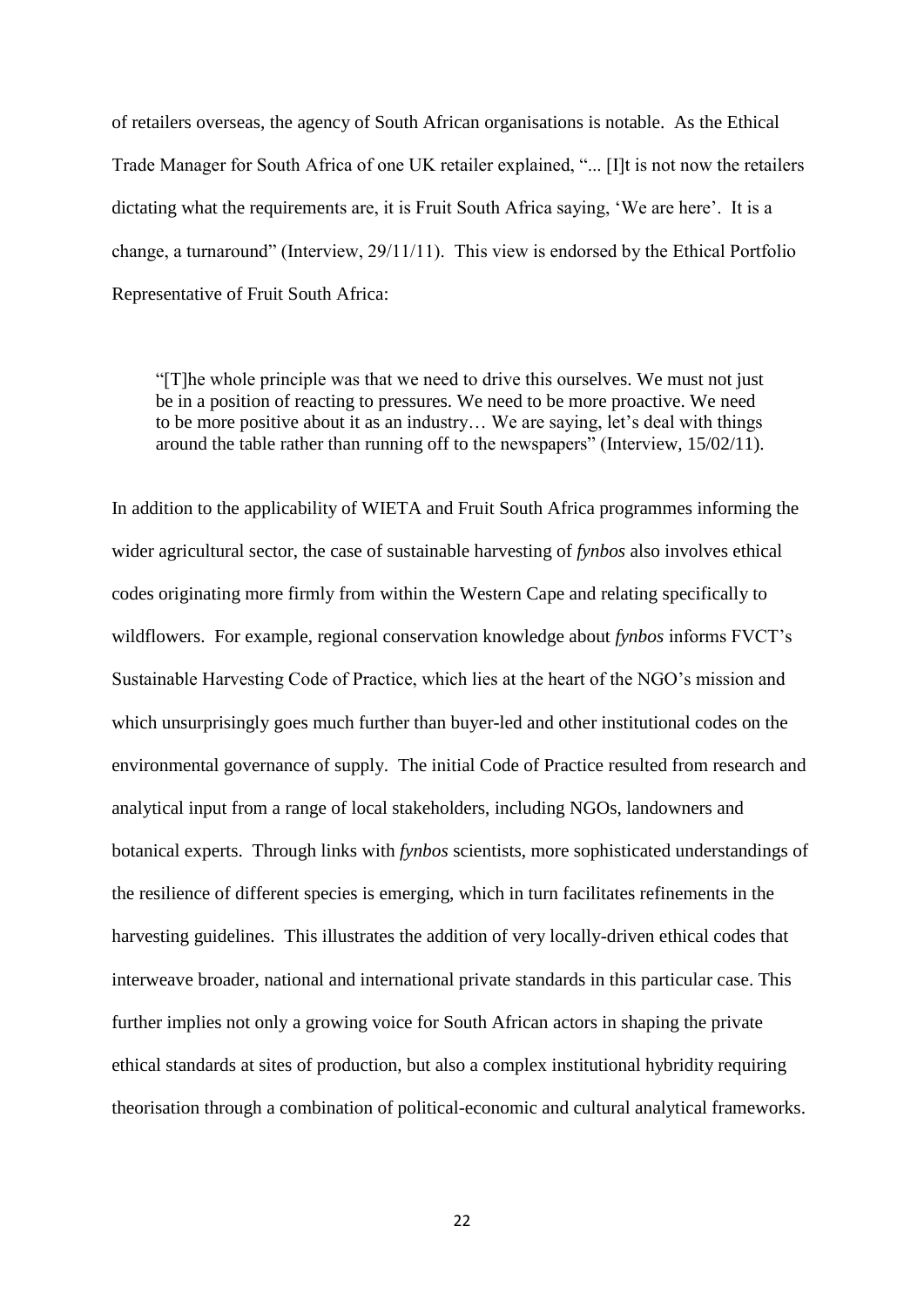*Practising ethicality: addressing tensions between commercial demands and ethical codes* In addition to exploring the strategising and branding of what counts as ethical, and the geographies concerning where and through which institutions this takes place, understanding the politics of putting ethical standards into practice in the context of retailers' extant supply networks is also significant. Of particular importance is the conundrum facing ethical trading practitioners regarding the implementation of ethical codes in the context of global supply networks governed by intense, buyer-driven demands. This conundrum shows that while organisations and initiatives at sites of production in the global South are more proactively shaping ethical trading agendas, these agendas are not always easily aligned to retailers' commercial demands in practice (see Hughes et al, 2010 for discussion of the ETI's projects on purchasing practices).

For FVCT and Fynsa, there have been clear examples of challenges experienced whereby the commercial demands of UK retailers have placed pressure on *fynbos* suppliers. In the following analysis, we illustrate this by attending to issues where retailers' demands in the areas of bouquet design, pricing pressure and ordering lead times put pressure on suppliers' ability to comply with FVCT's Sustainable Harvesting Code of Practice and accompanying labour standards represented by WIETA and Fruit South Africa codes. Although FVCT and Fynsa have made significant strides in establishing the Sustainable Harvesting Code of Practice, there is some digression from this code caused in part by commercial pressures.

Regarding bouquet design, interviews revealed that product development managers and buyers representing UK retailers continue to exert far more influence than their South African retail counterparts. In the flower industry, this role for retailers in product design has been a key part of corporate strategies to gain market share from traditional florists, to exert control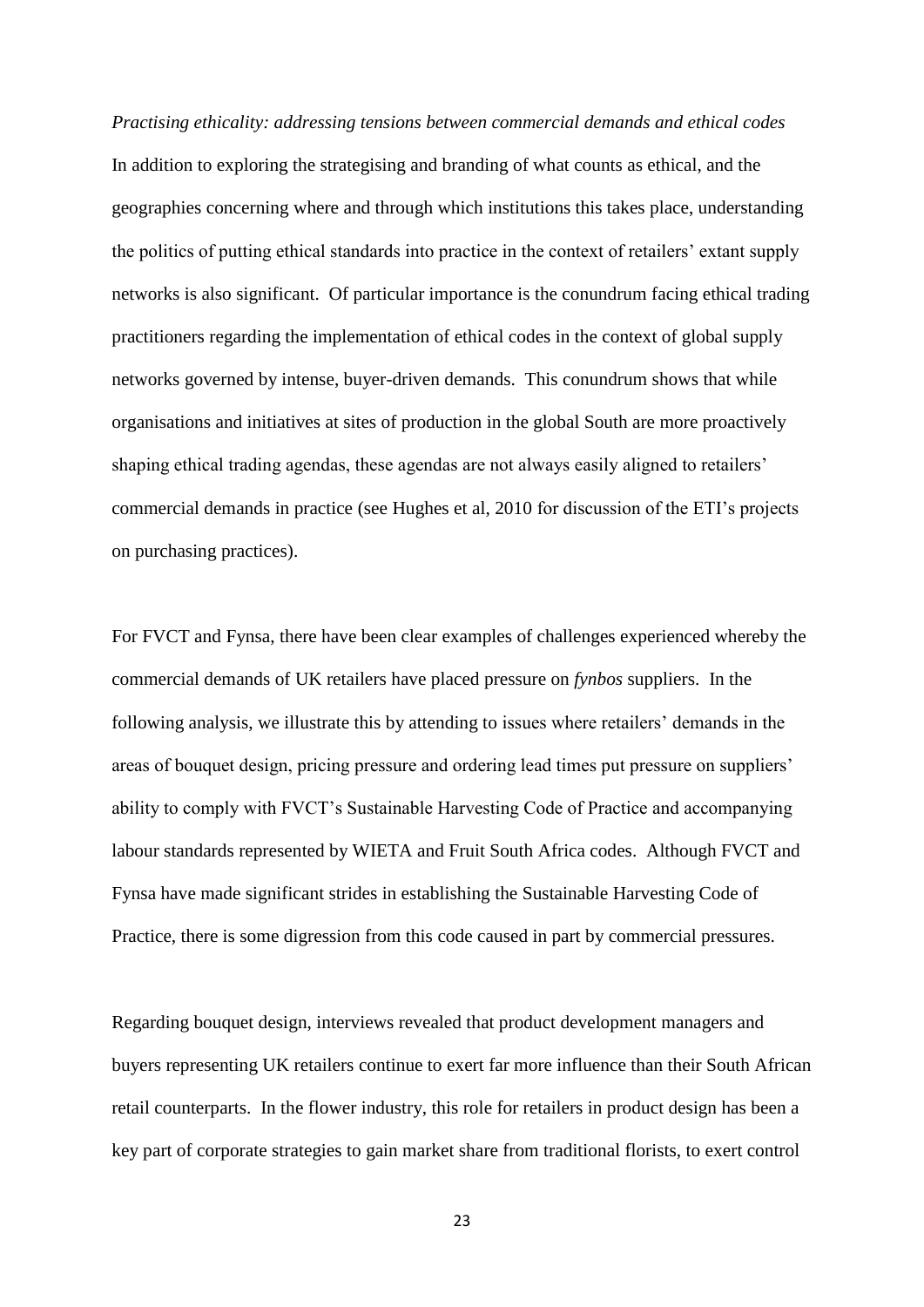over growers through more direct supply chains, and to capitalise on the alignment of bouquet production with tastes and trends in the sphere of consumption (Barrett et al, 2004; Hughes, 2000). Such emphasis on bouquet aesthetics and design, although not fundamentally in contradiction to the model of sustainable harvesting for wildflower bouquets, presents some clashes of interest in practice. For example, species availability is seasonal in the wild and prone to variations driven by minor, but commercially significant, annual and other climatic vagaries. Also, the Enterprise Development Manager for FVCT acknowledges the challenges of meeting both commercial and ethical standards for wildflower bouquets in the context of export markets preferring long, straight stems and unmarked flowers, for example (interview, 07/09/10). The following extract from an interview with a supplier reflects the difficulties this presents for wildflower harvesting:

"Last month I had a big reject from [a pack shed] on product where the leaves had brown spots and they rejected it for this reason ... They rejected a huge amount and I told them I don't want to pick them anymore, but they said the line is running, we must pick. So, rejection is more than cutting the wrong way. One of the other reasons [for rejection] is stem length, but if you cut shorter then you are cutting more sustainably than long. It is all on appearance as things sit on the shelf" (Interview, 22/11/11).

Retailers' demands for minimum stem lengths can mean that re-sprouting species are cut too short and many other species are precluded from usage, putting greater pressure on a small number of species. Another example where the power of buyers downstream is equally problematic for sustainable harvesting and labour codes concerns pricing pressures. One supplier reflected on this pressure and its implications for wages in the context of particular market pressures associated with global economic recession in 2009 (Interview, 22/09/10). The following extract from an interview with another supplier articulates a more general and recent downward pressure on prices exerted through the organisational intermediaries of the sustainable harvesting supply chain: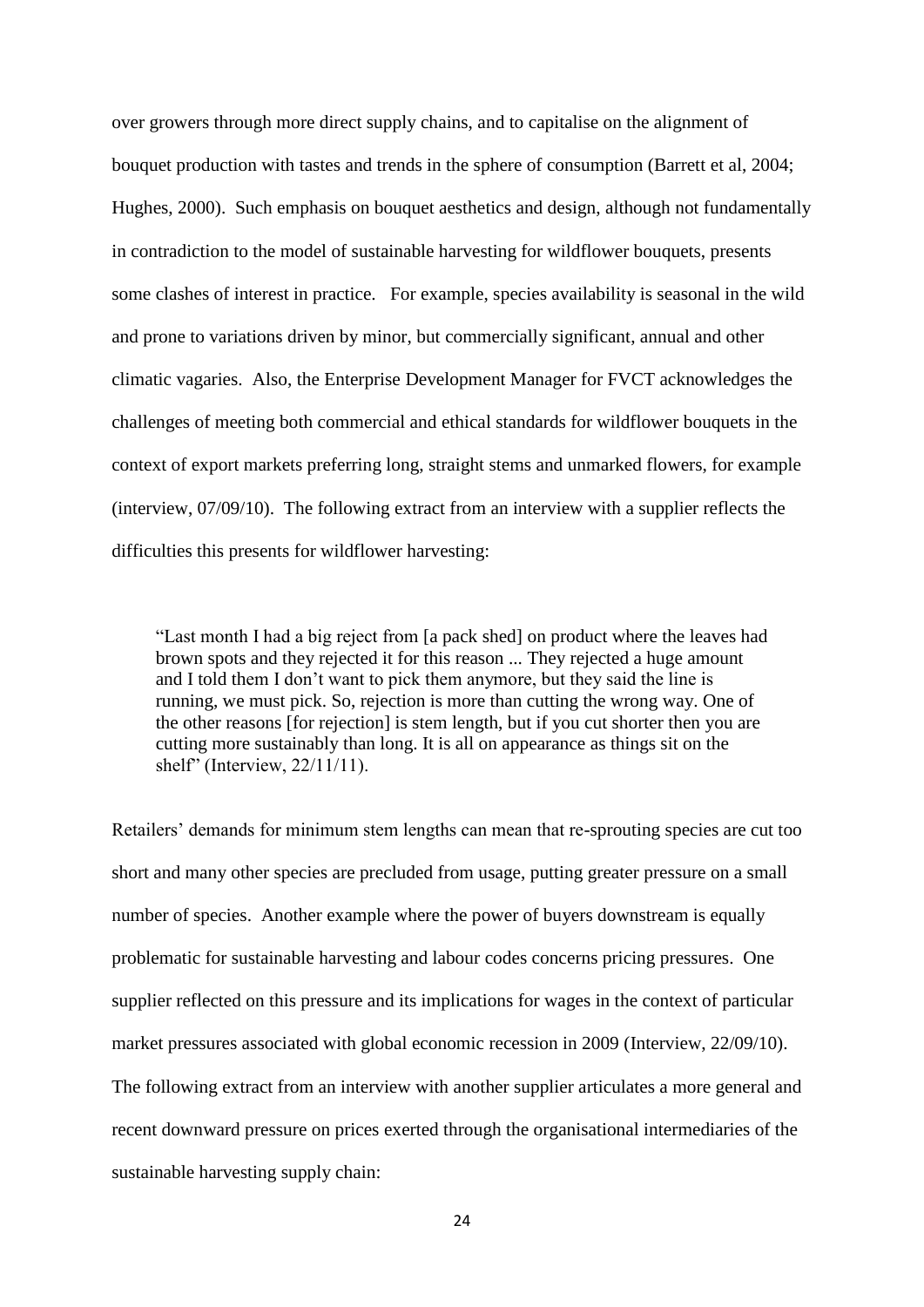"They [the pack shed] now put more stems into their bouquets and the way to get more stems is they take from our price. We are nearly on the boundary with [the pack sehd], all the suppliers feel the same. We need the volume because [the pack shed] is taking a lot of product that we cannot sell through the wholesale line ... [The pack shed]'s prices for three or four years have been the same" (Interview, 22/11/11).

The Head of Technical for the UK-based supplier of Fynsa flowers notes, however, that in the context of Marks and Spencer's supply chains, the corporate focus on high-quality goods rather than lowest-cost product lines has at least allowed it to avoid some of the 'race to the bottom' strategies common to other retailers' supply chains (Interview, 14/09/11). What has arguably been a more chronic issue for wildflower harvesting are the demands exerted by large orders and short lead times, which place pressure on suppliers attempting to comply with the FVCT Sustainable Harvesting Code of Practice. As one supplier summarised, despite supporting the Sustainable Harvesting Code of Practice, "The only way to do this *fynbos* is to pick a high volume, pick a lot of it. We must expand, we need more orders" (interview, 27/09/10). Suppliers explain that they often receive orders from the pack shed the night before, or sometimes on the day the order is due, despite the fact that the retailers tend to place their orders a week ahead with the pack shed. They therefore have little time to plan the most effective use of their resources in ecological terms, which in turn puts pressure on workers who have to deliver the orders. Thus, negative impacts upon the environment and labour standards cannot be purely understood as inevitable outcomes of unidirectional pressures imposed by retailers, since local agency in business management, whether within a supplying team or a pack shed, can also exert an influence upon outcomes for the environment and workers. It is certainly the case that some local operators have been better able to manage downward pressures than others. This supports the applicability of a more relational notion of power in supply networks, as suggested by Tokatli et al (2008).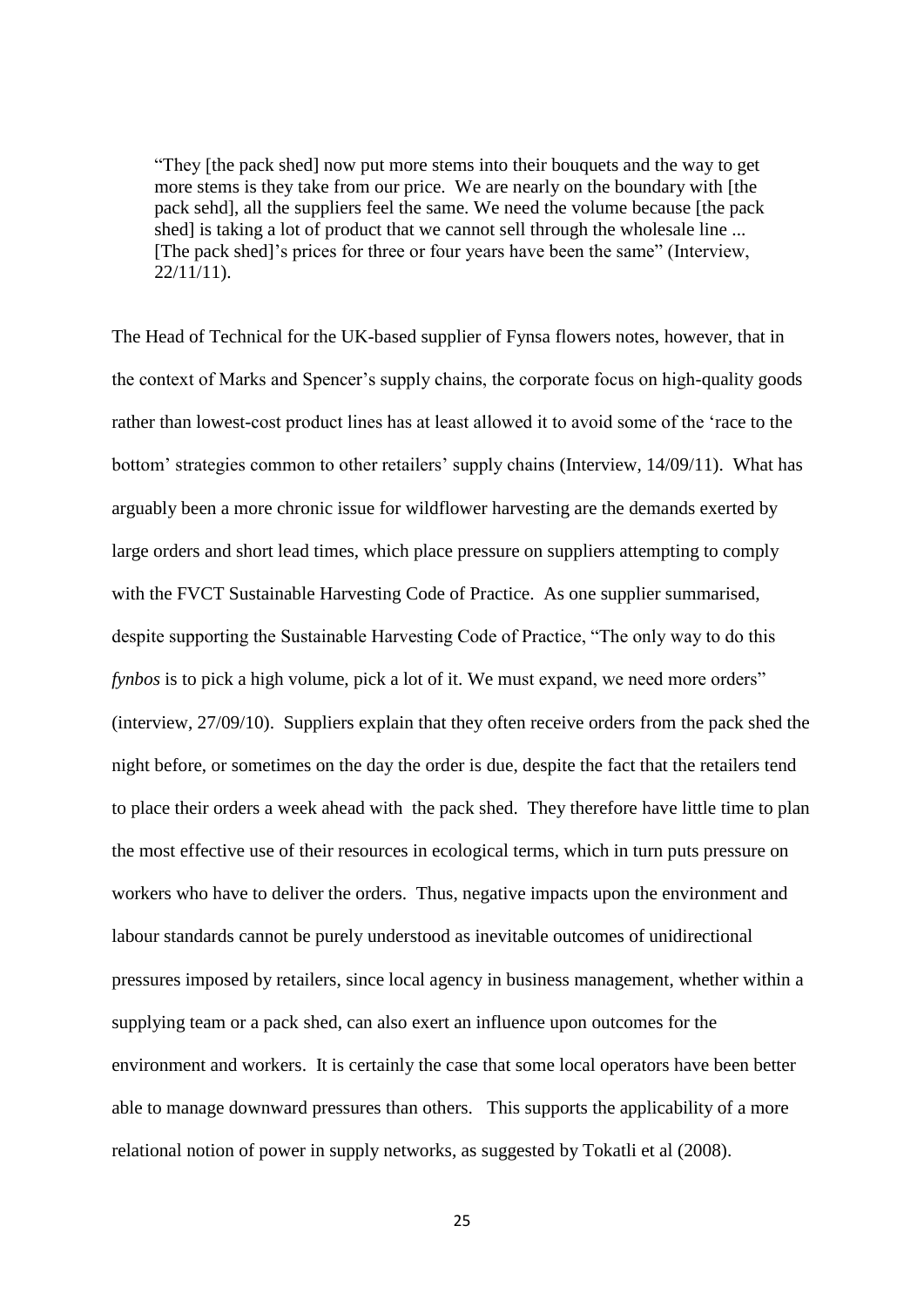According to WIETA audits and a linked socio-economic study conducted in 2009 pickers interviewed on the Flower Valley farm and other neighbouring farms involved in sustainable harvesting reported relatively good working conditions, and wages are often substantially higher than the mainstream wildflower industry. However, a review of the Sustainable Harvesting Code of Practice conducted in March 2011 found that, amongst other factors such as communication challenges for migrant workers and a need for further training, pressure to meet orders occasionally results in digression from elements of the code concerned with offtake limits and the length of stem cutting. On a positive note, though, FVCT is working to ensure that retailers' demands become more commensurate with sustainability targets. The review exercise held in 2011 and a growing emphasis on training for pickers illustrates this objective and is also supported by a deepening role for FVCT's Enterprise Development Manager to ensure that retailers' requirements are more effectively managed through the pack shed and communicated more efficiently to farmers in order to increase lead times for them and to reduce any unnecessary uncertainty concerning orders. It is interesting to note that that the drive to improve business practice is coming via the NGO.

To complement these developments within sustainable harvesting supply chains, Fruit South Africa is also beginning to engage with the purchasing practices debate; working in part through the ETI and its project work (Interview, Ethical Portfolio Representative, Fruit South Africa, 15/02/11). While this move by Fruit South Africa and the FVCT initiatives are in their infancy and face considerable challenges, they nonetheless show how the more prominent role for South African organisations in defining ethicality promises to influence the developing debate around retailers' purchasing practices and the problems they pose for putting ethical standards into practice. Tying together the themes of embedding and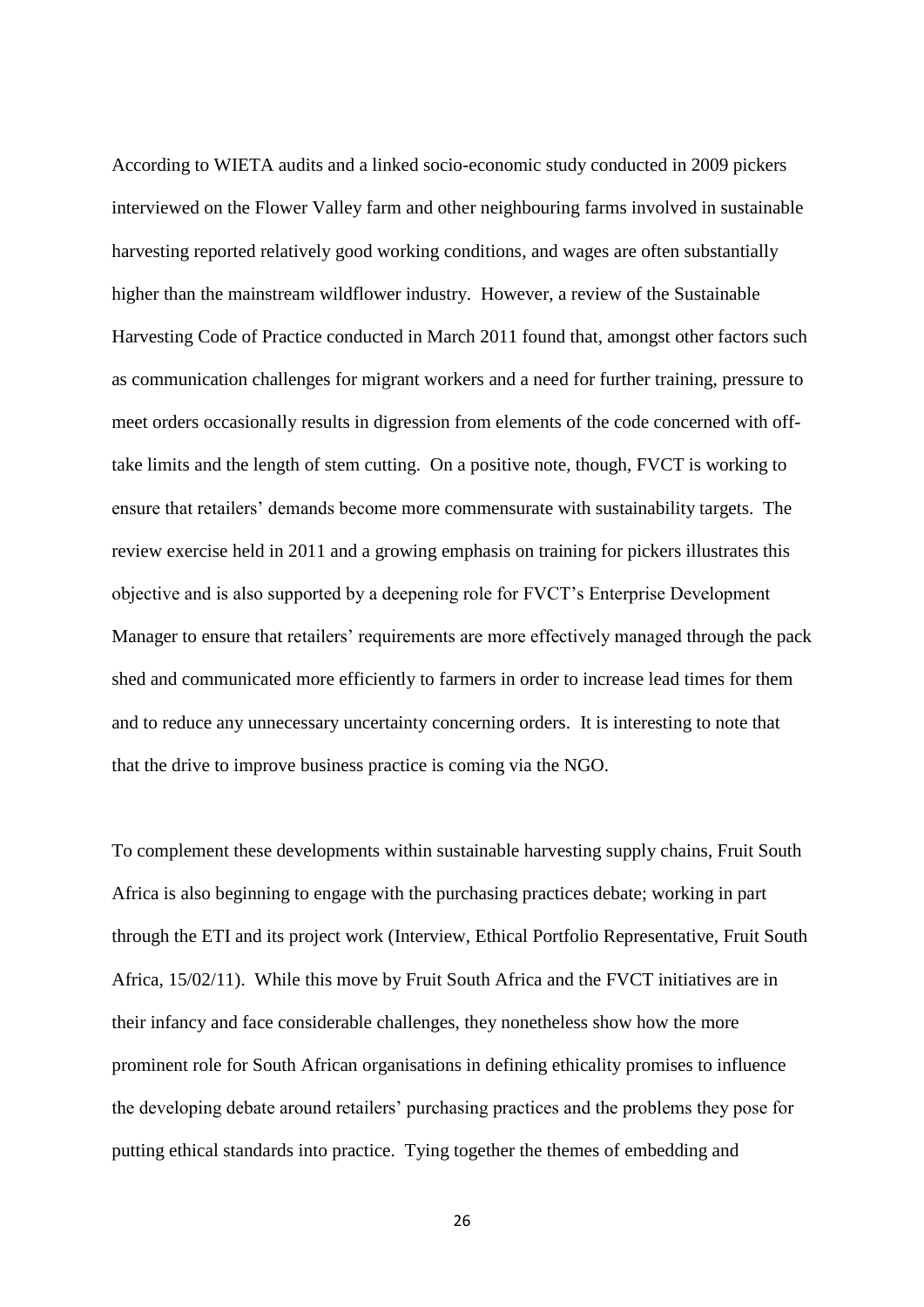practising ethicality, the tensions between mainstream corporate targets of profit maximisation and objectives of sustainability are, therefore, not simply experienced passively at sites of production in South Africa, but are also being acknowledged and challenged by actors in this particular context.

## **Conclusion**

This paper has used the specific case of a sustainable harvesting supply chain for wildflower bouquets, linking the Western Cape with UK and South African retail spaces, to highlight some significant developments in the field of corporate retailer power and the use of private standards for ethical trade. First, on the theme of strategising ethicality, the case study illustrates the complex ways in which the 'Flower Valley story' relates to the Marks and Spencer brand and its *Plan A* corporate sustainability strategy, as well as with the ethical trading programmes of other retail clients. We argue that a combination of politicaleconomic and cultural theorisation, in line with Pike's (2009) approach to geographies of brands, is required to understand the arguably intensifying entanglements of corporate sustainability strategies and retailers' brand identities.

Second, the growing role played by South African organisations (producers, retailers, NGOs, governmental institutions, unions and consultancy firms) in shaping ethical standards is illustrated in the case of Cape Flora in a context where European retail standards have tended to dominate. This embedding of ethical standards in the South African context highlights not only retailer strategies of localising their ethical trading policies, but also more radical shifts through which national South African institutions and the local initiatives of the FVCT are more proactively re-defining the ethical codes themselves. This demands a recognition of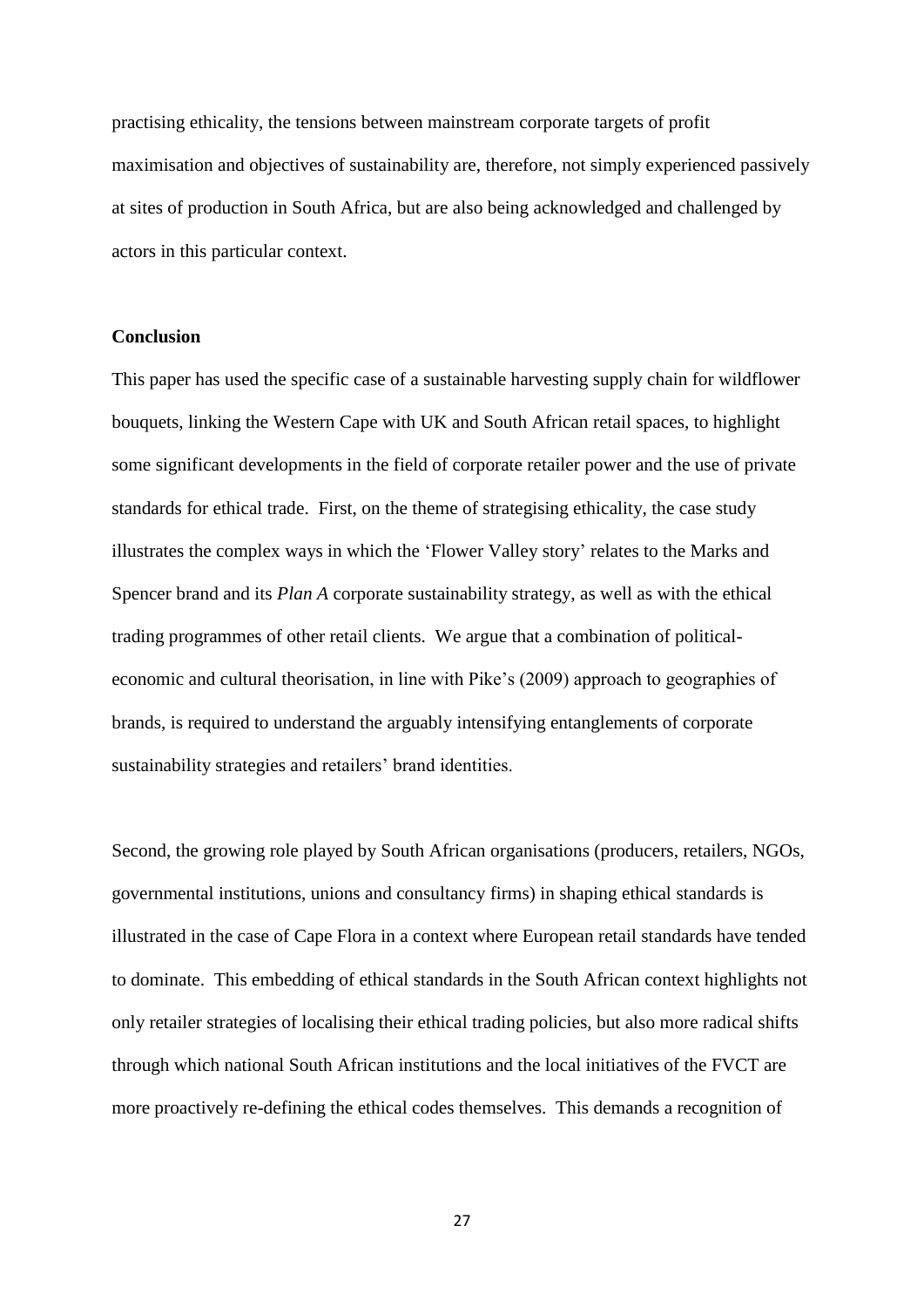more spatially hybridised networks through which ethical standards are constructed than currently dominates the literature on retailers and ethical trade.

Third, we discuss the challenges faced by suppliers in the sustainable wildflower harvesting supply chain when retailers' demands concerning bouquet design, pricing and delivery sometimes induce contraventions of clauses of the sustainable harvesting and ethical labour codes. These contradictory requirements illustrate the ways in which ethical economic spaces are often problematically intertwined with the logics of capital. However, we suggest that such contradictions are not the inevitable result of structural and competing rationalities, but rather are constructed through sets of ongoing practices in the operationalisation of buying processes and sustainability initiatives as they touch down in particular localities. Such a view is aligned to practice-based and relational notions of alternative and conventional economic spaces (Lee and Leyshon, 2003).

Taking a geographical approach, we acknowledge the specificities of this case study that are informed, for example, by the materiality of the wildflower commodity, the geographical particularities of the Western Cape and the networks linking this site of production with UK retail spaces. However, in linking this case study to broader debate on retailer power, global production networks and ethical trade, we have drawn some lines of connection to wider issues of ethical strategising and brands, ethical interventions by institutions in the global South and arenas of debate concerning purchasing practices, which suggest that our case study fits with broader-level shifts in the orientation of ethical trading agendas. Furthermore, we emphasise the importance of this case study in drawing attention to the role that Southern agency can play in shaping ethical codes within supply chains even where power relations remain unequal. Although internal contestations exist between South African stakeholders,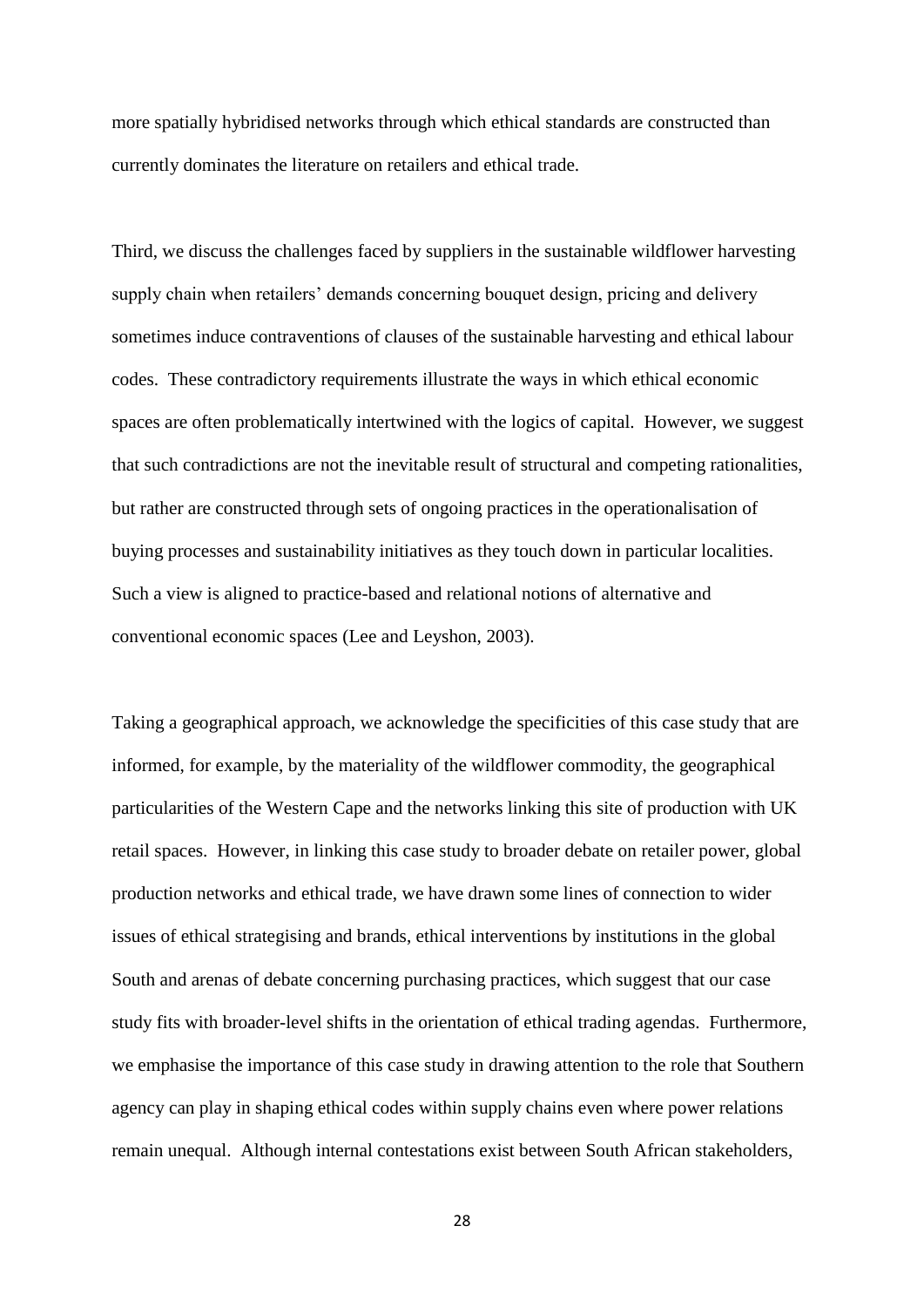they are collectively influencing the content and delivery of ethical codes and practices. Precisely how these shifts will benefit producers, workers and the environment is as yet unclear, although the Flower Valley story offers some encouraging signs. What this reflects is the growing strategic significance of national-institutional contexts in the case of 'rising powers' in terms of private ethical standard-setting. We suggest there is a need for further research on each of the three developments highlighted in this paper, and the links between them, in order to capture the changing landscape of ethical standards and supply networks. Economic geography, embracing a combination of political-economic and cultural approaches, together with its sensitivity to place, offers a set of perspectives to advance understanding of this rapidly changing landscape.

### **Acknowledgements**

The sustainable harvesting case study is part of a wider research project entitled "Ethical production in South Africa: Advancing a cultural economy approach." We are grateful to the Leverhulme Trust (F/00128/BE) for funding this research. The funding source had no involvement in the, study design, the collection, analysis and interpretation of data, preparation of the article, writing the report, or in the decision to submit the article for publication. We would also like to express our thanks to the participants in the research, especially to the Executive Director and Conservation Co-ordinator at FVCT, without whom the research at Flower Valley would have been impossible. We thank also the many people involved in sustainable harvesting, associated NGOs and businesses who gave freely of their time. Marianna Afrikaaner at FVCT provided organisational assistance; Colin Tucker and Rhoda Malgas (both of Stellenbosch University) assisted with some of the interviews that inform this piece. We are grateful to two anonymous referees for their constructive comments on the paper.

#### **References**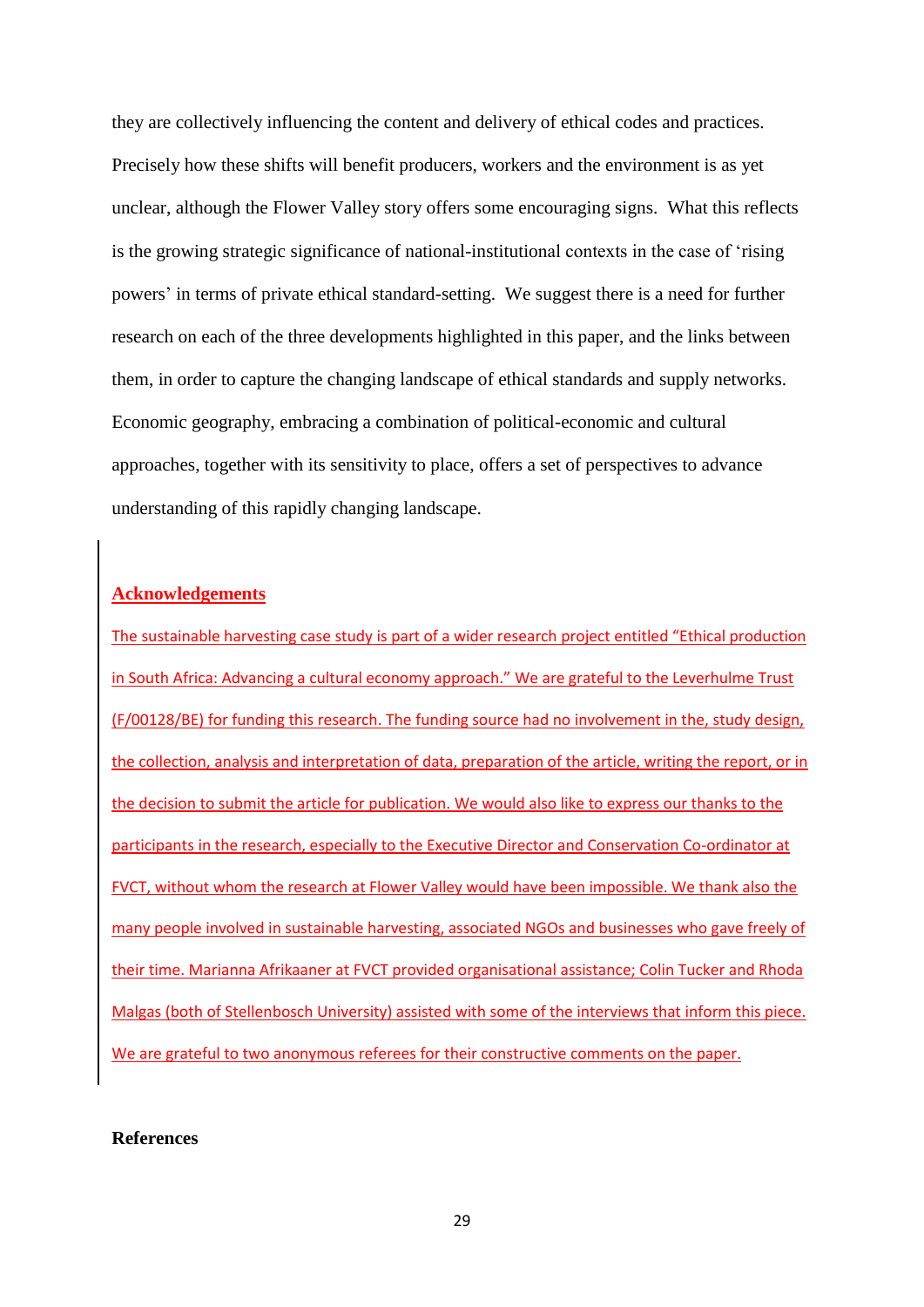Ashwell, A., Sandwith, T., Barnett, M., Parker, A., Wisani, F. (2006) *Fynbos Fynmense: People Making Biodiversity Work*. Pretoria: South African Biodiversity Institute, SANBI Biodiversity Series 4.

Barnett, C., Cloke, P., Clarke, N., Malpass, A. (2011) *Globalizing Responsibility: The Political Rationalities of Ethical Consumption*. Chichester: Wiley-Blackwell.

Barrett, H.R., Browne, A.W., Ilbery, B.W. (2004) From farm to supermarket: the trade in fresh horticultural produce from sub-Saharan Africa to the United Kingdom, Chapter 1 in Hughes, A., Reimer, S. (eds) *Geographies of Commodity Chains* (Routledge: London and New York) pp. 19-38.

Barrientos, S. (2008), Contract labour: the 'achilles heel' of corporate codes in commercial value chains, *Development and Change*, 39: 977-990.

Barrientos, S., Smith, S. (2007), Do workers benefit from ethical trade? Assessing codes of labour practice in global production systems, *Third World Quarterly*, 28: 713-729.

Beavis, L. (2012), M&S: doing the right thing leads to change for the better, *The Guardian Sustainable Business Best Practice Exchange*, [http://www.guardian.co.uk/sustainable](http://www.guardian.co.uk/sustainable-business/best-practice-exchange/marks-and-spencer-change-better)[business/best-practice-exchange/marks-and-spencer-change-better](http://www.guardian.co.uk/sustainable-business/best-practice-exchange/marks-and-spencer-change-better) (accessed 13/06/12).

Bek, D., McEwan, C., Bek, K. (2007), Ethical trading and socio-economic transformation: critical reflections on the South African wine industry, *Environment and Planning A*, 39: 301-319.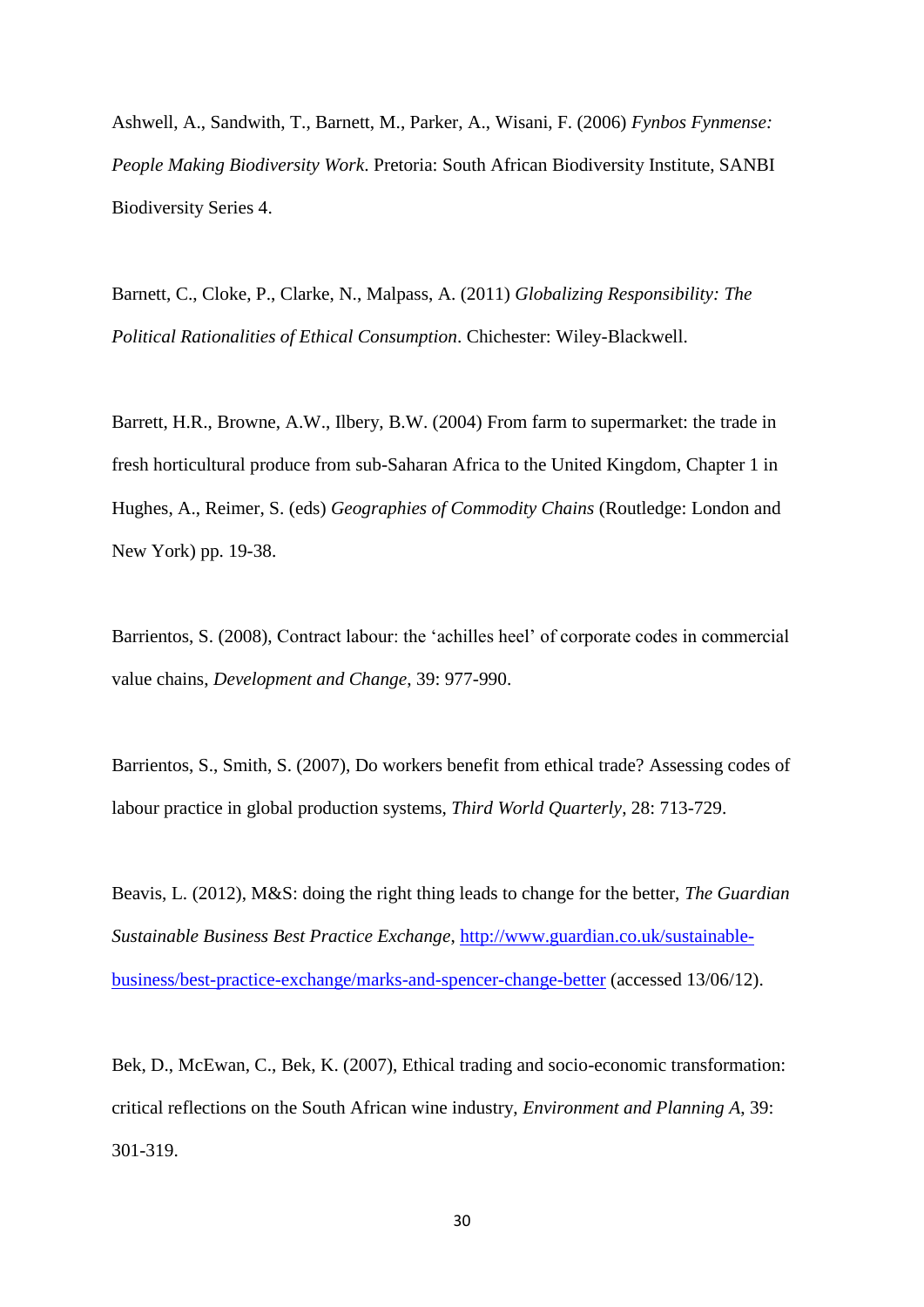Bek, D., Binns, T. and Nel, E. (2010), Wild flower harvesting on South Africa's Agulhas Plain: a mechanism for achieving sustainable Local Economic Development?, *Sustainable Development* (doi 10.1002/sd).

Blowfield, M.E., Dolan., C.S. (2008), Stewards of virtue? The ethical dilemma of CSR in African agriculture, *Development and Change*, 39: 1-23.

Burch, D. and G. Lawrence. (2005), Supermarket own brands, supply chains and the transformation of the agri-food system, *International Journal of Sociology of Agriculture and Food*, 13: 1-18.

Burch, D., Lawrence, G. (2007), Supermarket own brands, new foods and the reconfiguration of agri-food supply chains. In Burch, D., Lawrence, G. (eds) *Supermarkets and Agri-food Supply Chains: Transformations in the Production and Consumption of Foods*. Cheltenham: Edward Elgar, pp. 100-128.

Bryant, R., Goodman, M. (2004), [Consuming narratives: the political ecology of 'alternative'](http://onlinelibrary.wiley.com/doi/10.1111/j.0020-2754.2004.00333.x/abstract;jsessionid=C84A3B8769B878DC945EDDFF8FCC5FBD.d01t03)  [consumption,](http://onlinelibrary.wiley.com/doi/10.1111/j.0020-2754.2004.00333.x/abstract;jsessionid=C84A3B8769B878DC945EDDFF8FCC5FBD.d01t03) *Transactions of the Institute of British Geographers*, 29: 344-366.

Busch, L. (2011), The private governance of food: equitable exchange or bizarre bazaar?, *Agriculture and Human Values*, 28: 345-352.

Christopherson, S., Lillie, N. (2005), Neither global nor standard: corporate strategies in the new era of labor standards, *Environment and Planning A*, 37: 1919-1938.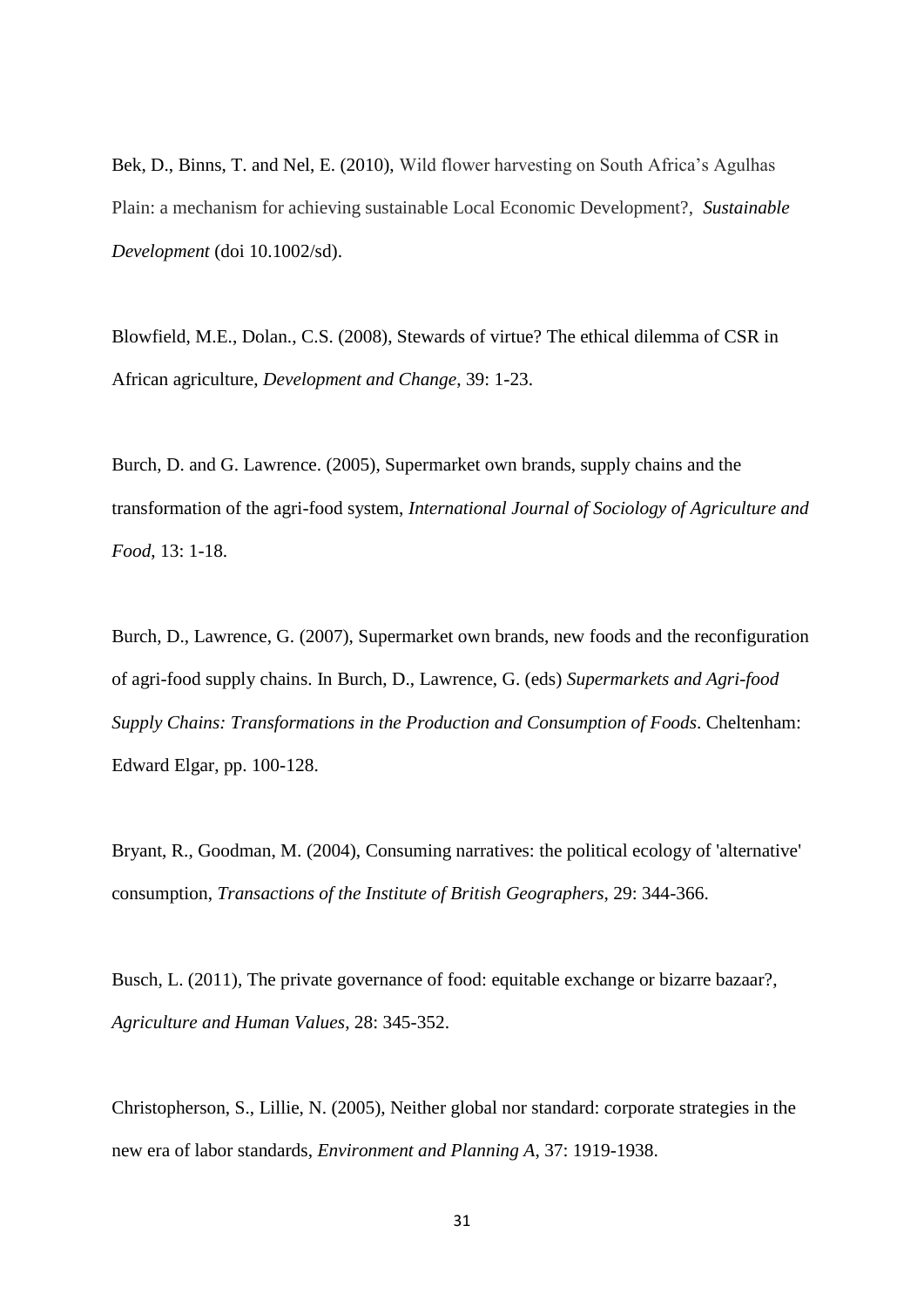Clarke, N., Barnett, C., Cloke, P., Malpass, A. (2007), 'Globalising the consumer: doing politics in an ethical register', *Political Geography* 26: 231-249.

Coe, N.M. (2004), The internationalization/globalization of retailing: towards an economic geographical research agenda, *Environment and Planning A*, 36: 1571-1594.

Coe, N., Hess, M., Yeung, H.W-C., Dicken, P., Henderson, J. (2004), Globalising regional development: a global production networks perspective, *Transactions of the Institute of British Geographers*, 29: 468-484.

Coe, N.M., Hess, M. (2005), The internationalization of retailing: implications for supply network restructuring in East Asia and Eastern Europe, *Journal of Economic Geography*, 5: 449-474.

Coe, N., Wrigley, N. (2007), Host economy impacts of transnational retail: the research agenda, *Journal of Economic Geography*, 7: 341-371.

Cook, I., Harrison, M. (2003), Cross-over food: re-materialising postcolonial geographies, *Transactions of the Institute of British Geographers*, 28: 296-317.

Crewe, L. (2004), Unravelling fashion's commodity chains, in Hughes, A. and Reimer, S. (eds) *Geographies of Commodity Chains*. London and New York: Routledge, pp. 195-214.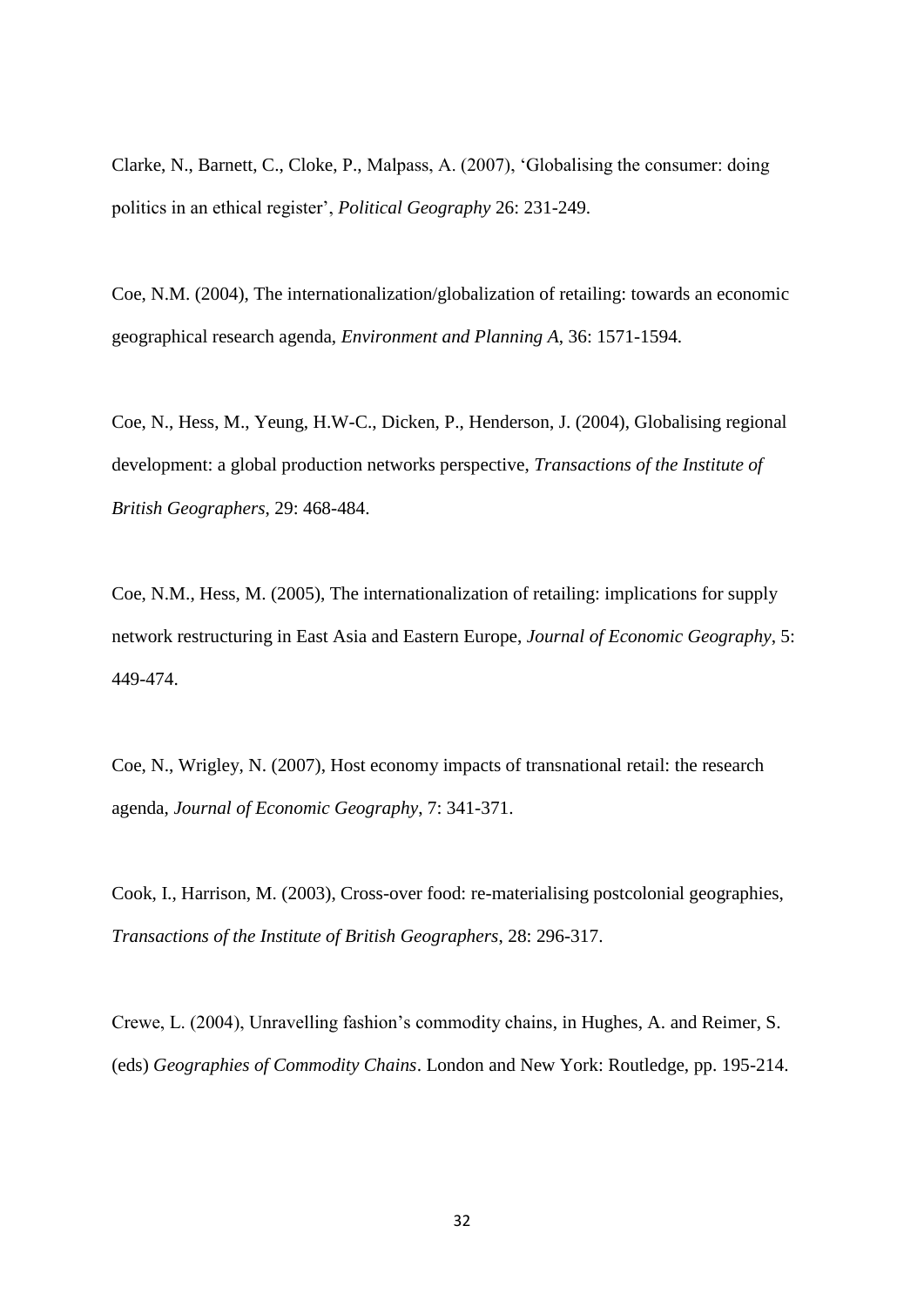De Neve, G. (2009), Power, inequality and corporate social responsibility: the politics of ethical compliance in the South Indian garment industry, *Economic and Political Weekly*, XLIV (22): 63-71.

Dixon, J. (2007), Supermarkets as new food authorities. In Burch, D., Lawrence, G. (eds) *Supermarkets and Agri-food Supply Chains: Transformations in the Production and Consumption of Foods.* Cheltenham: Edward Elgar, pp. 29-50.

Dolan, C. (2005), Fields of obligation: rooting ethical sourcing in Kenyan horticulture, *Journal of Consumer Culture*, 5: 365-389.

Dolan, C., Humphrey, J. (2004), Changing governance patterns in the trade in fresh vegetables between Africa and the United Kingdom, *Environment and Planning A*, 36: 491- 509.

Durand, C., Wrigley, N. (2009), [Institutional and economic determinants of transnational](http://eprints.soton.ac.uk/66334/)  [retailer expansion and performance: a comparative analysis of Wal-Mart and Carrefour,](http://eprints.soton.ac.uk/66334/) *Environment and Planning A*, 41: 1534-1555.

Durham, L. (2011), Opportunities and challenges for South African retailers, *Supermarket and Retailer*, May 2011, pp. 33-35.

FFI (2006) Flower Valley, South Africa, [www.fauna-flora/africa/flower\\_valley.html,](http://www.fauna-flora/africa/flower_valley.html) (accessed 02/03/2006).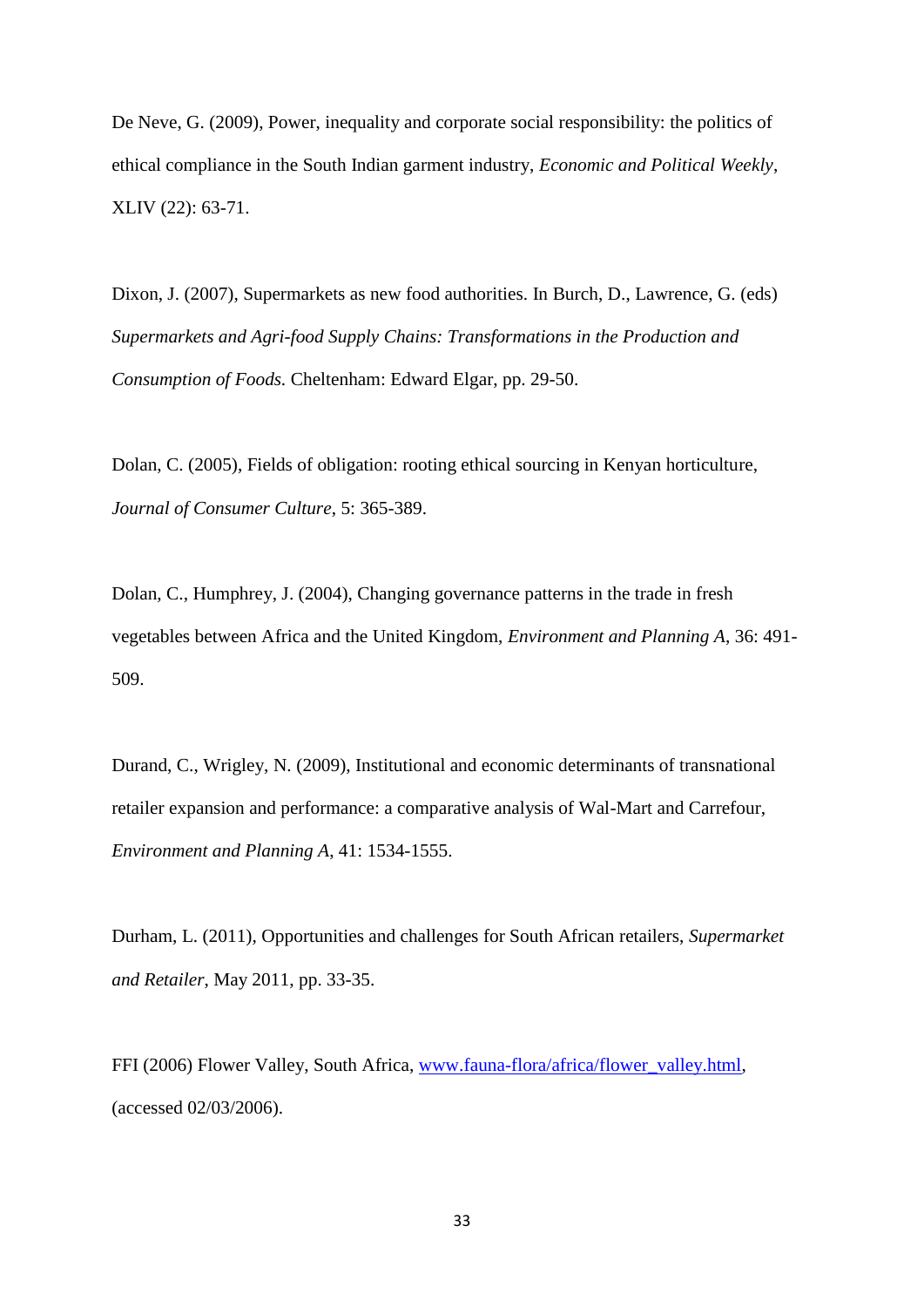Fox, T., Vorley, B. (2004) *Stakeholder Accountability in the UK Supermarket Sector*. Final report of the 'Race to the Top' project. London: International Institute for Environment and Development.

Freidberg, S. (2003), Cleaning up down South: supermarkets, ethical trade and African horticulture, *Social and Cultural Geography*, 4: 27-43.

Freidberg, S. (2004), The ethical complex of corporate food power, *Environment and Planning D: Society and Space*, 22: 513-531.

Fuchs, D., Kalfagianni, A. and Arentsen, M. (2009), Retail power, private standards, and sustainability. In Clapp, J., Fuchs, D. (eds) *Corporate Power in Global Agrifood Governance.*  Cambridge, Massachusetts: MIT Press.

Fuchs, D., Kalfagianni, A., Havinga, T. (2011), Actors in private food governance: the legitimacy of retail standards and multistakeholder initiatives with civil society participation, *Agriculture and Human Values*, 28: 353-367.

FVCT (2011), Ethical bouquet receives market boost, FVCT news 10th October 2011, <http://www.flowervalley.org.za/blog/2011/10/ethical-bouquets-receive-market-boost/> (accessed 20/06/12).

Gereffi, G., Humphrey, J., Sturgeon, T. (2005), The governance of global value chains, *Review of International Political Economy*, 12: 78-104.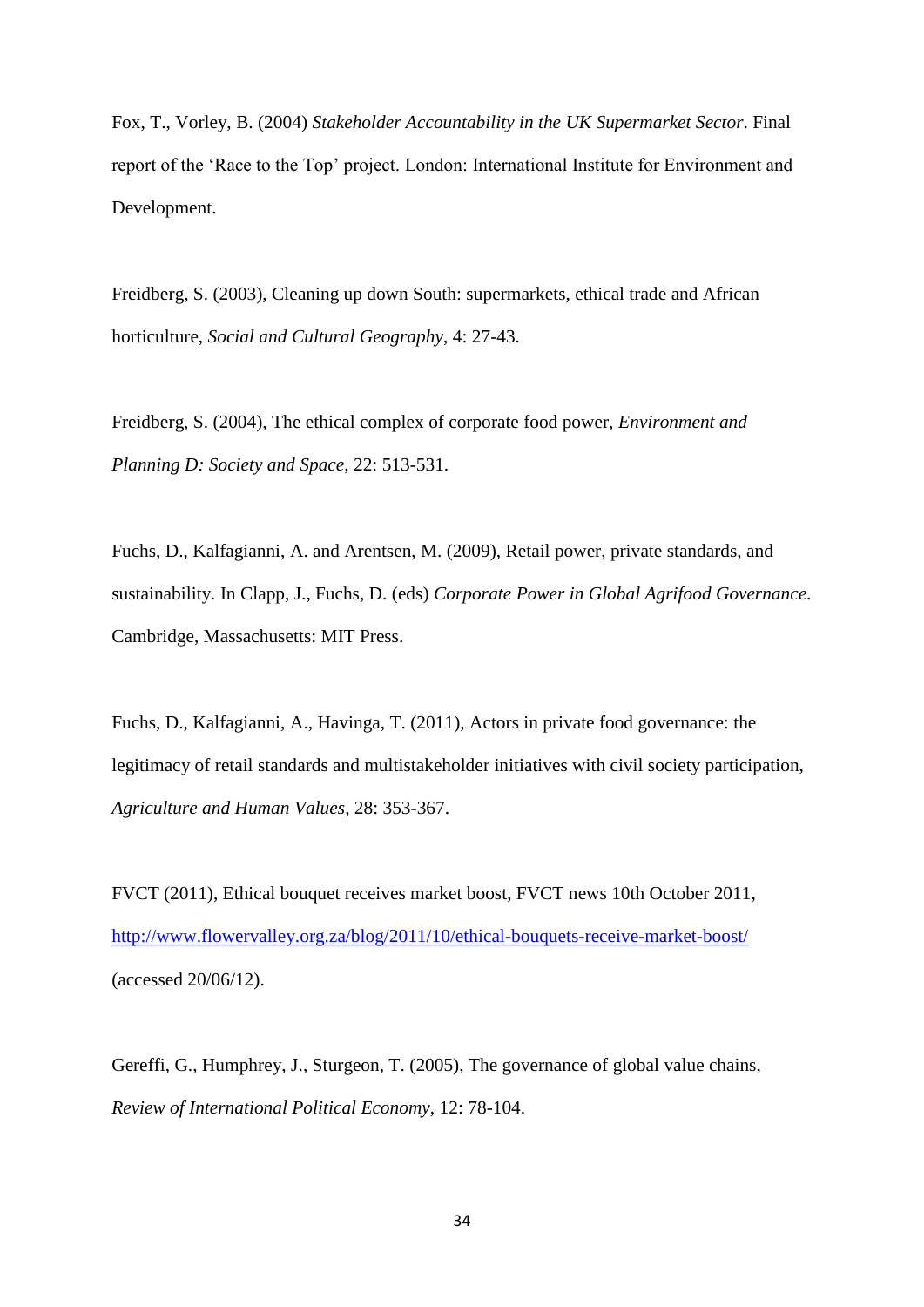Hall, S.M. (2011), Exploring everyday ethical consumption: an ethnography of the ethics of family consumption, *Geoforum*, 42: 627 – 637.

Harvey, M. (2007), Supermarkets and asymmetries of economic power. In Burch, D., Lawrence, G. (eds) *Supermarkets and Agri-food Supply Chains: Transformations in the Production and Consumption of Foods.* Cheltenham: Edward Elgar, pp. 51-73

Hudson, R. (2005) *Economic Geographies: Circuits, Flows and Spaces*. London: Sage.

Hughes, A. (2000), Retailers, knowledges and changing commodity networks: the case of the cut flower trade, *Geoforum*, 31: 175-190.

Hughes, A. (2005), Corporate strategy and the management of ethical trade: the case of the UK food and clothing retailers, *Environment and Planning A*, 37: 1145-1163.

Hughes, A., Wrigley, N., Buttle, M. (2007), Organisational geographies of corporate responsibility: a UK-US comparison of retailers' ethical trading initiatives, *Journal of Economic Geography*, 7: 491-513.

Hughes, A., Wrigley, N., Buttle, M. (2010), [Ethical campaigning and buyer-driven](http://www.ncl.ac.uk/gps/research/publication/3114)  [commodity chains: transforming retailers' purchasing practices?](http://www.ncl.ac.uk/gps/research/publication/3114) In Goodman, D., Goodman, M., Redclift, M. (eds) *Consuming Space: Placing Consumption in Perspective*. Surrey: Ashgate, pp. 123-146.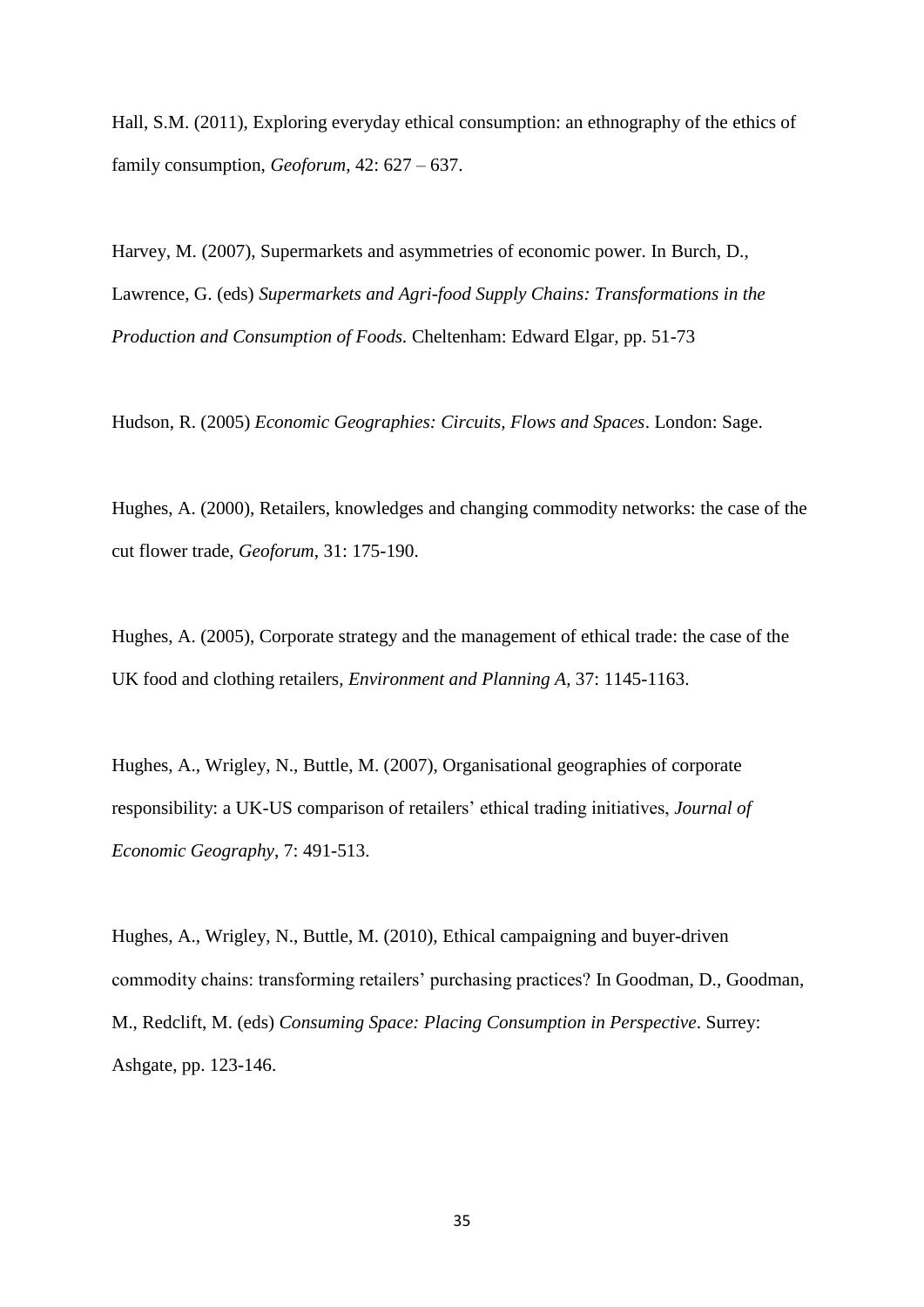Jackson, P., Taylor, J. (1996), Geography and the cultural politics of advertising, *Progress in Human Geography*, 20: 356-371.

Jackson, P., Ward, N., Russell, P. (2009), Moral economies of food and geographies of responsibility, *Transactions of the Institute of British Geographers*, 34: 12-24.

Jenkins, R. (2005), Globalization, corporate social responsibility and poverty, *International Affairs*, 81: 525-540.

Konefal, J., Mascarenhas, M. and Hatanaka, M. (2005) Governance in the global agri-food system: Backlighting the role of transnational supermarket chains, *Agriculture and Human Values*, 22: 291-302.

Konefal, J., Bain, C., Mascarenhas, M. and Busch, L. (2007), Supermarkets and supply chains in North America. In Burch, D., Lawrence, G. (eds) *Supermarkets and Agri-food Supply Chains: Transformations in the Production and Consumption of Foods*. Cheltenham: Edward Elgar, pp. 268-288.

Lang, T., D. Barling, D., Caraher, M. (2009) *Food policy: Integrating Health, Environment and Society*. Oxford: Oxford University Press.

Lee, R., Leyshon, A. (2003), Conclusion: re-making geographies and the construction of 'spaces of hope'. In Leyshon, A., Williams, C.C., Lee, R. (eds) *Alternative Economic Spaces*, London: Sage, pp. 193-98.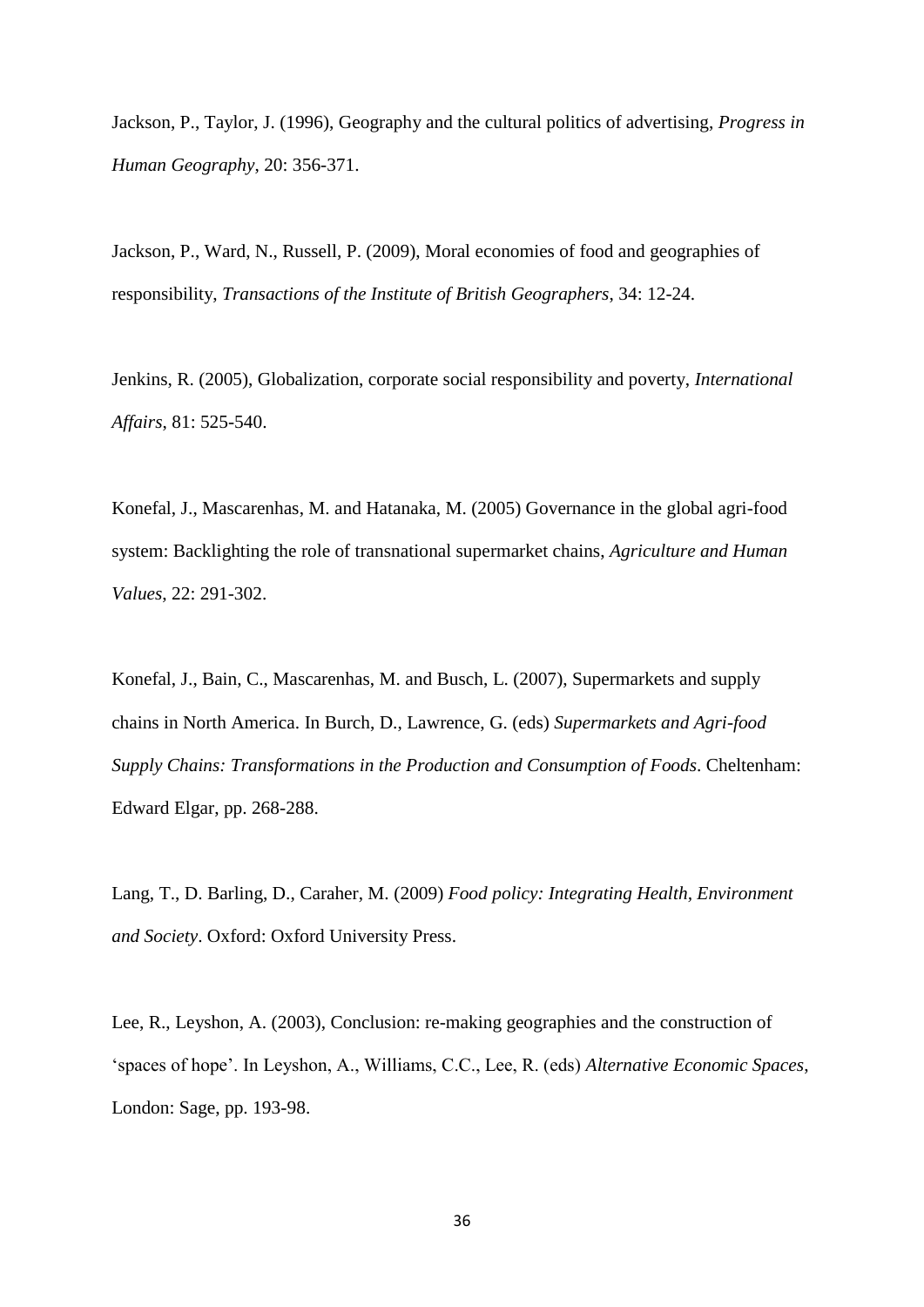Lund-Thomsen, P., Nadvi, K. (2010), Global value chains, local collective action and corporate social responsibility: a review of empirical evidence, *Business Strategy and the Environment*, 19: 1-13.

Mansvelt, J. (2005) *Geographies of Consumption*. London: Sage.

Mather, C., Greenberg, S. (2003), Market liberalization in post-apartheid South Africa: the deregulation of citrus exports, *Journal of Southern African Studies*, 29: 393-412.

Mather, C., Rowcroft, P. (2004) Citrus, apartheid and the struggle to (re)present Outspan oranges, Chapter 8 in Hughes A and Reimer S (eds) *Geographies of Commodity Chains*, London and New York: Routledge, pp. 156-172.

McEwan, C., Bek, D. (2009a), Placing ethical trade in context: WIETA and the South African wine industry, *Third World Quarterly*, 30: 723-742.

McEwan, C., Bek, D. (2009b), The political economy of alternative trade: social and environmental certification in the South African wine industry, *Journal of Rural Studies*, 25: 255-266.

Miller, B. (2004), Globalization, sweatshops and glocal organizing, *Antipode* 36: 575-580.

Moor, L., Littler, J. (2008), Fourth worlds and neo-Fordism – American apparel and the cultural economy of consumer anxiety, *Cultural Studies*, 22: 700-723.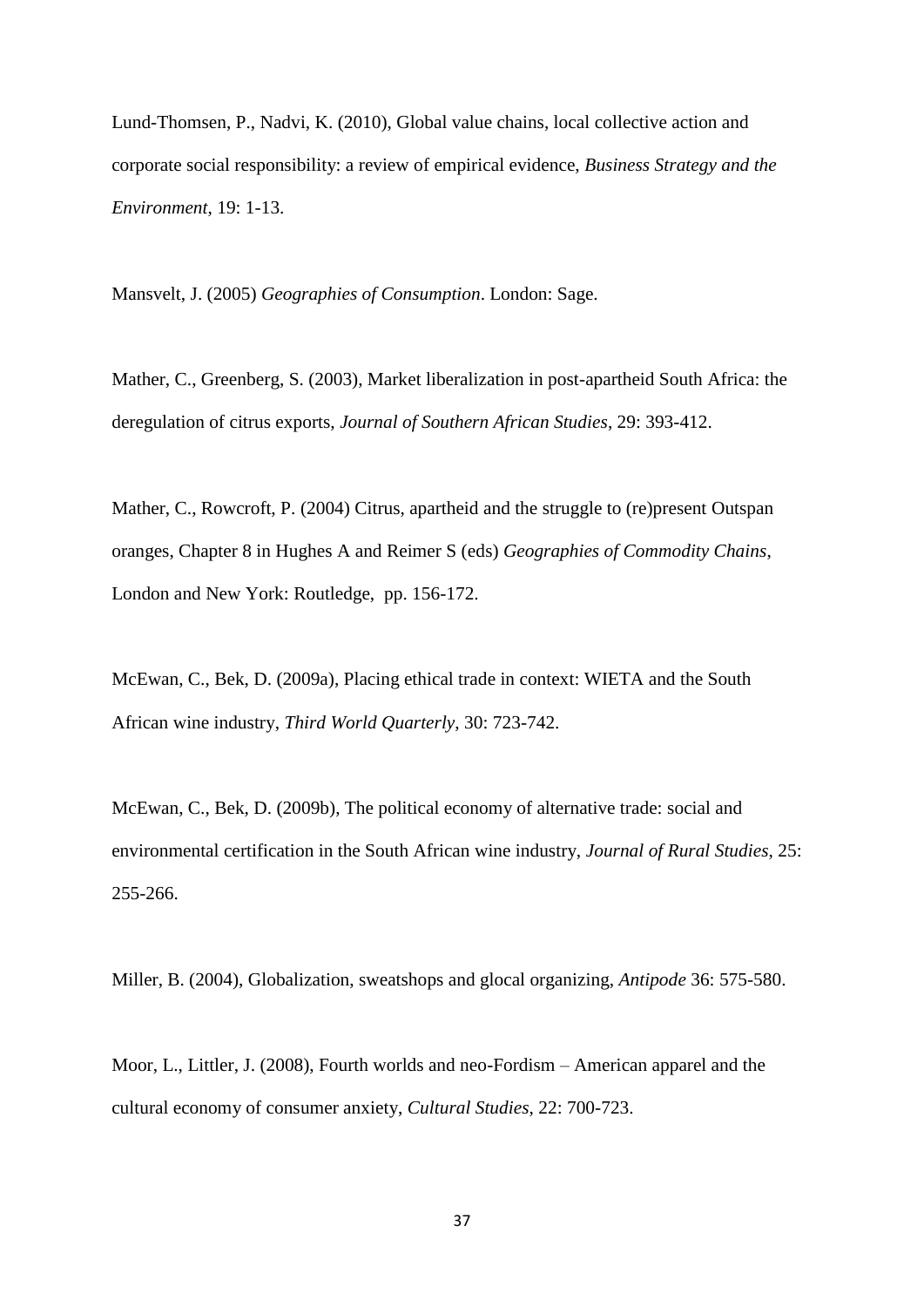Nadvi, K. (2008), Global standards, global governance and the organization of global value chains, *Journal of Economic Geography*, 8: 323-343.

Neilson, J. (2008), Global private regulation and value-chain restructuring in Indonesian smallholder coffee systems, *World Development*, 36: 1607-1622.

Neilson, J., Pritchard, B. (2007), The final frontier? The global roll-out of the retail revolution in India. In Burch, D., Lawrence, G. (eds) *Supermarkets and Agri-food Supply Chains: Transformations in the Production and Consumption of Foods,* Cheltenham: Edward Elgar, pp. 219-242.

Neilson, J., Pritchard, B. (2009) *Value Chain Struggles: Institutions and Governance in the Plantation Districts of South India*. Chichester: Wiley-Blackwell.

Neilson, J., Pritchard, B. (2010), Fairness and ethicality in their place: the regional dynamics of fair trade and ethical sourcing agendas in the plantation districts of South India, *Environment and Planning A*, 42: 1833-1851.

Ntloedibe, M. (2011), *Republic of South Africa Retail Foods: 2010 Annual Retail Food Sector Report*, Global Agricultural Information Network, USDA Foreign Agricultural Service.

Ouma, S. (2010), Global standards, local realities: private agrifood governance and the restructuring of the Kenyan horticulture industry, *Economic Geography*, 86: 197-222.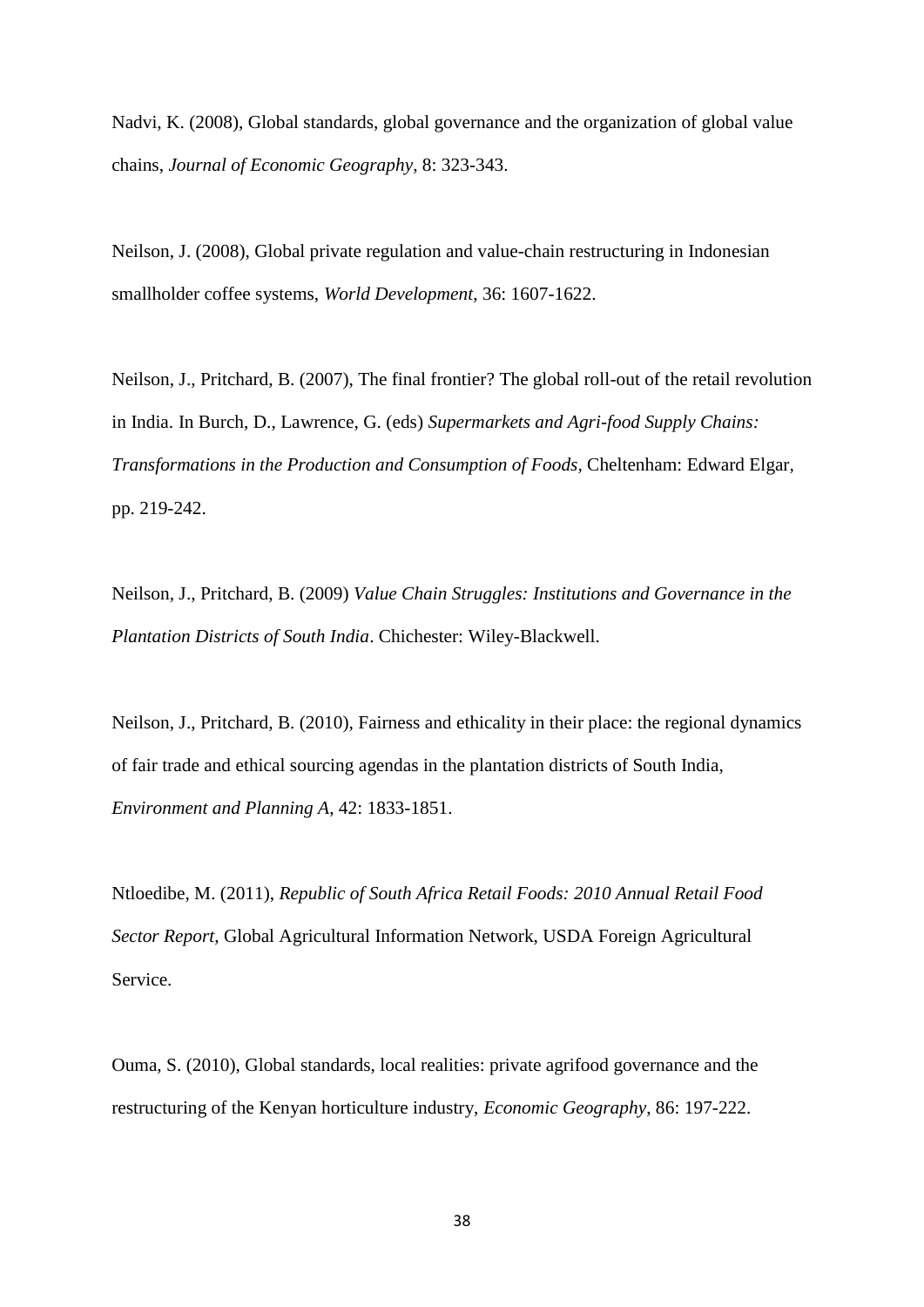Pike, A. (2009), Geographies of brands and branding, *Progress in Human Geography*, 33: 619-645.

Power, M., Scheytt, T., Soin, K., Sahlin, K. (2009), Reputational risk as a logic of organizing in late modernity, *Organization Studies*, 30: 165–188.

Prieto M, Hadjipateras, A., Turner, J. (2002), The potential of codes as part of women's organisations' strategies for promoting the rights of women workers: a Central America perspective. In Jenkins, R., Pearson, R., Seyfang, G. (eds.) *Corporate Responsibility and Labour Rights: Codes of Conduct in the Global Economy*, London: Earthscan, pp.146-159.

Prieto-Carrón, M. (2006), Central American Banana Production – Women Workers and Chiquita Ethical Sourcing from Plantations. In Barrientos, S., Dolan, C. (eds.) *Ethical Sourcing in The Global Food System*, London: Earthscan, pp. 97-114.

Privett, S. (2002), *Vegetation Survey of Flower Valley Farm*. Unpublished Report.

Reardon, T., Timmer, C.P., Barrett, C.B. and Berdegue, J. (2003), The rise of supermarkets in Africa, Asia, and Latin America, *American Journal of Agricultural Economics*, 85: 1140- 1146.

Robinson, P. (2009), Responsible retailing: regulating fair and ethical trade, *Journal of International Development*, 21: 1015-1026.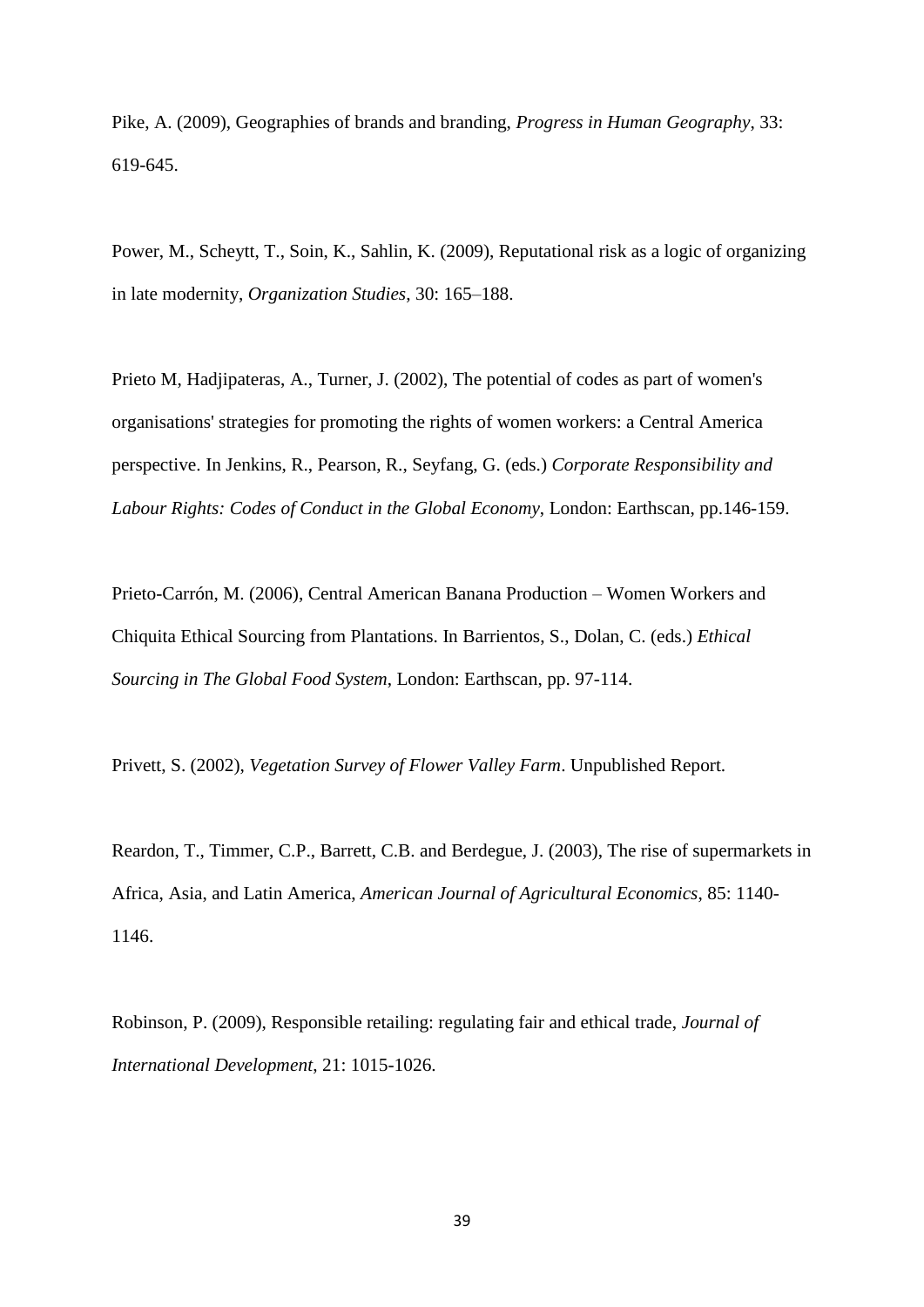Ruwanpura, K., Wrigley, N. (2011), The costs of compliance? Views of Sri Lankan apparel manufacturers in times of global economic crisis, *Journal of Economic Geography*, 11: 1031- 1049.

Tacconelli, W., Wrigley, N. (2009), [Organizational challenges and strategic responses of](http://eprints.soton.ac.uk/64881/)  [retail TNCs in post-WTO-entry China,](http://eprints.soton.ac.uk/64881/) *Economic Geography* 85: 49-73.

Tallontire, A., Opondo, M., Nelson, V., Martin, A. (2011), Beyond the vertical? Using value chains and governance as a framework as a framework to analyse private standards initiatives in agri-food chains, *Agriculture and Human Values*, 28: 427-441.

Tokatli, N. (2008), Global sourcing: insights from the global clothing industry—the case of Zara, a fast fashion retailer, *Journal of Economic Geography*, 8: 21-38.

Tokatli, N., Wrigley, N., Kizilgun, O. (2008), Shifting supply networks and fast fashion: made in Turkey for Marks and Spencer, *Global Networks*, 8: 261-280.

Vorley, B. (2007), Supermarkets and agri-food supply chains in Europe. Partnership and protest. In Burch, D., Lawrence, G. (eds) *Supermarkets and Agri-food Supply Chains: Transformations in the Production and Consumption of Foods*. Cheltenham: Edward Elgar, pp. 243-267.

Wilkinson, J., Mascarenhas, G. (2007), Southern social movements and fair trade. In Raynolds, L.T., Murray, D.L., Wilkinson, J. (eds) *Fair Trade: the Challenges of Transforming Globalization*. London and New York: Routledge, pp. 125-137.